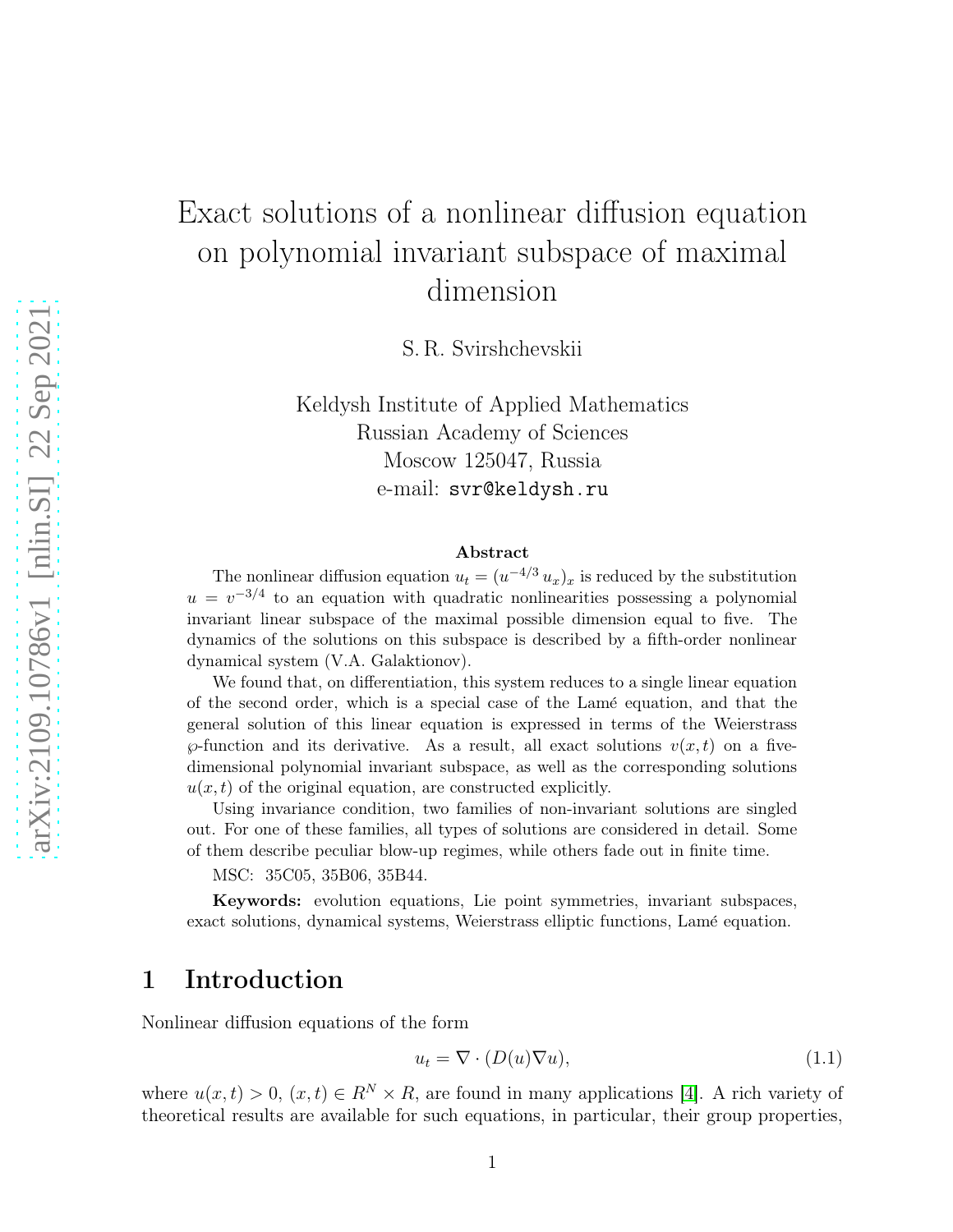various classes of exact solutions, etc., see, for example, [\[5\]](#page-25-0). Especially, equations with a power-law coefficient  $D(u)$ ,

<span id="page-1-4"></span>
$$
u_t = \nabla \cdot (u^m \nabla u), \qquad (1.2)
$$

describing the processes of "slow" (for  $m > 0$ ) or "fast" (for  $m < 0$ ) diffusion, are widely used, see [\[12,](#page-25-1) [13\]](#page-25-2) and the references therein.

The present paper is devoted to the construction of a class of exact solutions for the equation

<span id="page-1-0"></span>
$$
u_t = (u^{-4/3} u_x)_x, \tag{1.3}
$$

which was discussed by V.A. Galaktionov in [\[8\]](#page-25-3). By substituting

<span id="page-1-5"></span>
$$
u = v^{-3/4}, \tag{1.4}
$$

equation [\(1.3\)](#page-1-0) is reduced to a quadratic form

<span id="page-1-1"></span>
$$
v_t = v v_2 - \frac{3}{4} v_1^2 \equiv F[v], \quad v_i = \frac{\partial^i v}{\partial x^i}.
$$
 (1.5)

It was established in  $[8]$  that the operator F possesses the polynomial invariant subspace

<span id="page-1-6"></span>
$$
W_5 = \mathcal{L}\{1, x, \dots, x^4\}
$$
 (1.6)

(a linear span of functions  $1, x, ..., x^4$ ), that is,  $F[W_5] \subseteq W_5$ , of the maximal possible dimension equal to five (recall that the dimension of a linear subspace invariant with respect to a nonlinear ordinary differential operator of the order k cannot exceed  $2k+1$ ; see [\[18\]](#page-25-4) and [\[9\]](#page-25-5), Ch. 2). As a result, equation [\(1.5\)](#page-1-1) has solutions of the form

<span id="page-1-3"></span>
$$
v = C_0(t) + C_1(t)x + \frac{1}{2}C_2(t)x^2 + \frac{1}{6}C_3(t)x^3 + \frac{1}{24}C_4(t)x^4
$$
 (1.7)

with coefficients  $C_i(t)$ ,  $i = \overline{0, 4}$ , satisfying the dynamical system

<span id="page-1-2"></span>
$$
\dot{C}_0 = C_0 C_2 - \frac{3}{4} C_1^2 = b_0,
$$
  
\n
$$
\dot{C}_1 = C_0 C_3 - \frac{1}{2} C_1 C_2 = b_1,
$$
  
\n
$$
\dot{C}_2 = C_0 C_4 + \frac{1}{2} (C_1 C_3 - C_2^2) = b_2,
$$
  
\n
$$
\dot{C}_3 = \frac{3}{2} C_1 C_4 - \frac{1}{2} C_2 C_3 = b_3,
$$
  
\n
$$
\dot{C}_4 = C_2 C_4 - \frac{1}{2} C_3^2 = b_4,
$$
\n(1.8)

where the notation  $b_0, \ldots, b_4$  is introduced for the right-hand sides of the system.

The main purpose of the paper is to find all solutions of system [\(1.8\)](#page-1-2) and, as a consequence, all solutions of the form  $(1.7)$  of equation  $(1.5)$  and the corresponding solutions of equation [\(1.3\)](#page-1-0).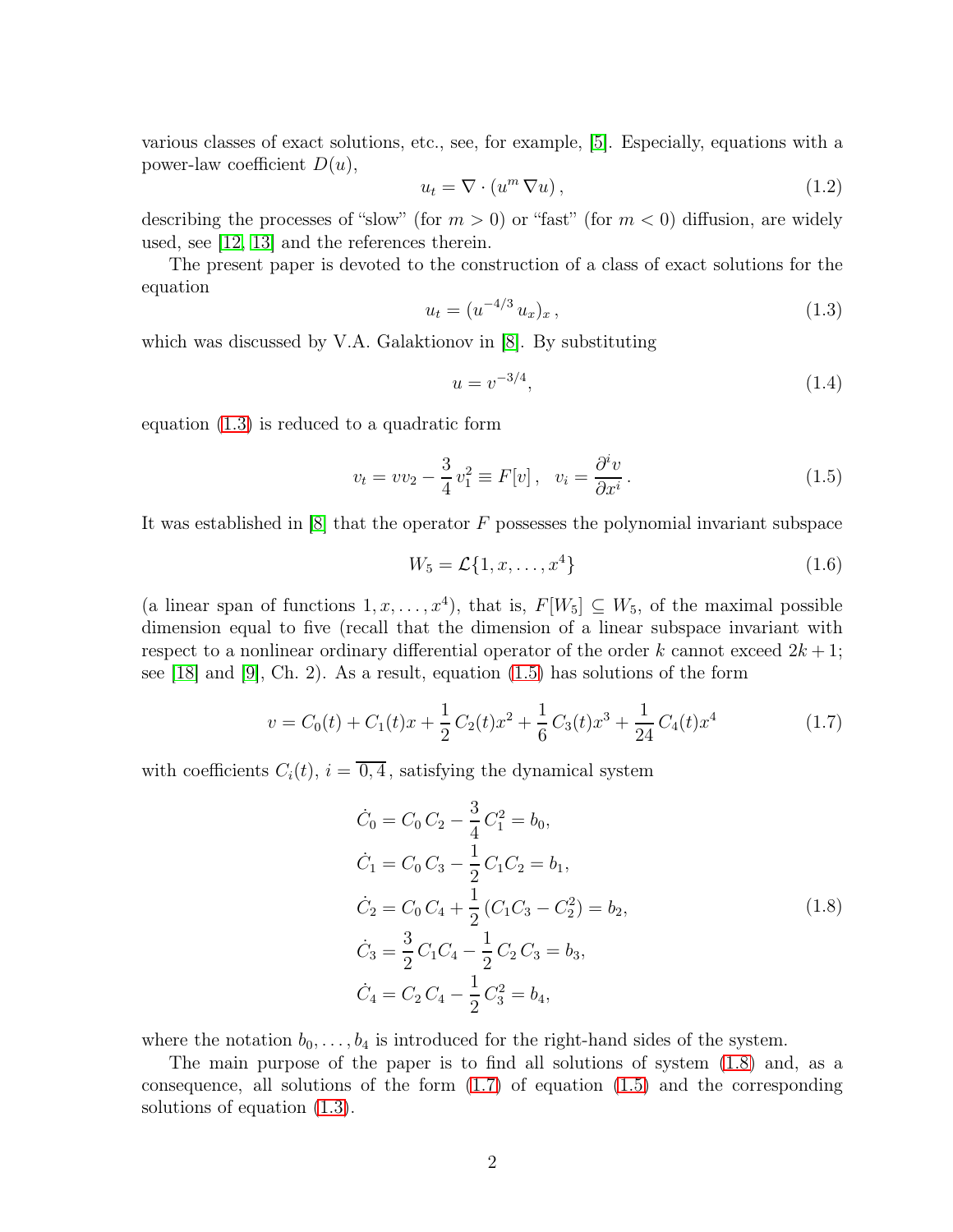Note that equation [\(1.3\)](#page-1-0) possesses a five-dimensional Lie algebra of point symmetries [\[16\]](#page-25-6), which is maximal for equations of the form

$$
u_t = (f(u)u_x)_x, \quad f(u) \ne const.
$$

The symmetry algebra of equation [\(1.5\)](#page-1-1) is also five-dimensional, and some of its solutions of the form [\(1.7\)](#page-1-3) turn out to be invariant with respect to some one-dimensional subalgebra and can be found by means of group analysis [\[17,](#page-25-7) [15\]](#page-25-8). Therefore, it is of particular interest to construct solutions of the form [\(1.7\)](#page-1-3) which are not invariant.

This paper extends the study [\[13\]](#page-25-2) where a class of radially symmetric solutions of equation [\(1.2\)](#page-1-4) of the form  $u = v^{1/m}$  with a function v polynomial in poweres of  $r = |x|$ is described and, in particular, a number of new non-invariant solutions are constructed.

The content of the paper and the main ideas are as follows.

- In Section [2,](#page-4-0) a simple criterion of invariance (non-invariance) for solutions [\(1.7\)](#page-1-3) is obtained. Using this criterion, all the obtained solutions are classified as invariant or non-invariant.
- To construct solutions to system  $(1.8)$ , one can apply classical methods of reducing its order using the symmetry algebra or first integrals (the latter are given in Section [3.1\)](#page-5-0). However, we use a simpler method based on the following remarkable property: on differentiation, system [\(1.8\)](#page-1-2) is reduced to a single linear second-order equation

<span id="page-2-0"></span>
$$
\ddot{y} = 2Q(t)y, \qquad (1.9)
$$

where  $Q(t)$  is a solution of the equation

$$
\dot{Q}^2 = 4Q^3 - \tilde{g}_3, \quad \tilde{g}_3 = const.
$$
\n(1.10)

All functions  $C_i(t)$ ,  $i = \overline{0, 4}$ , must satisfy equation [\(1.9\)](#page-2-0), and the corresponding solu-tion [\(1.5\)](#page-1-1) turns out to be non-invariant only if  $\tilde{g}_3 \neq 0$  (Sections [2](#page-4-0) and [3.2.](#page-6-0))

• In the case  $\tilde{g}_3 \neq 0$ , the function  $Q(t)$  is expressed in terms of the Weierstrass  $\wp$ -function,  $Q(t) = \wp(t; 0, \tilde{g}_3)$  (for  $Q(t) = const$ , system [\(1.8\)](#page-1-2) has only the trivial solution), and equation  $(1.9)$  is a particular case of the Lamé equation [\[1\]](#page-24-1). In Section [3.3,](#page-6-1) it is shown that in this case the general solution of equation [\(1.9\)](#page-2-0) is represented in the form

$$
y = \alpha \frac{1}{P(t)} + \beta \frac{\dot{P}(t)}{P(t)},
$$

where  $P(t) = \wp(t; 0, g_3)$ ,  $g_3 = -\frac{1}{27} \tilde{g}_3$ , and  $\alpha$ ,  $\beta$  are arbitrary constants. Note that this formula is much simpler than the well-known representation of the solution of the Lamé equation in terms of the Weierstrass  $\sigma$ -function [\[1\]](#page-24-1).

• It follows that the corresponding solutions of equation [\(1.5\)](#page-1-1) (in the case  $\tilde{g}_3 \neq 0$ ) have the form

$$
v = A(x) \frac{1}{P(t)} + B(x) \frac{\dot{P}(t)}{P(t)},
$$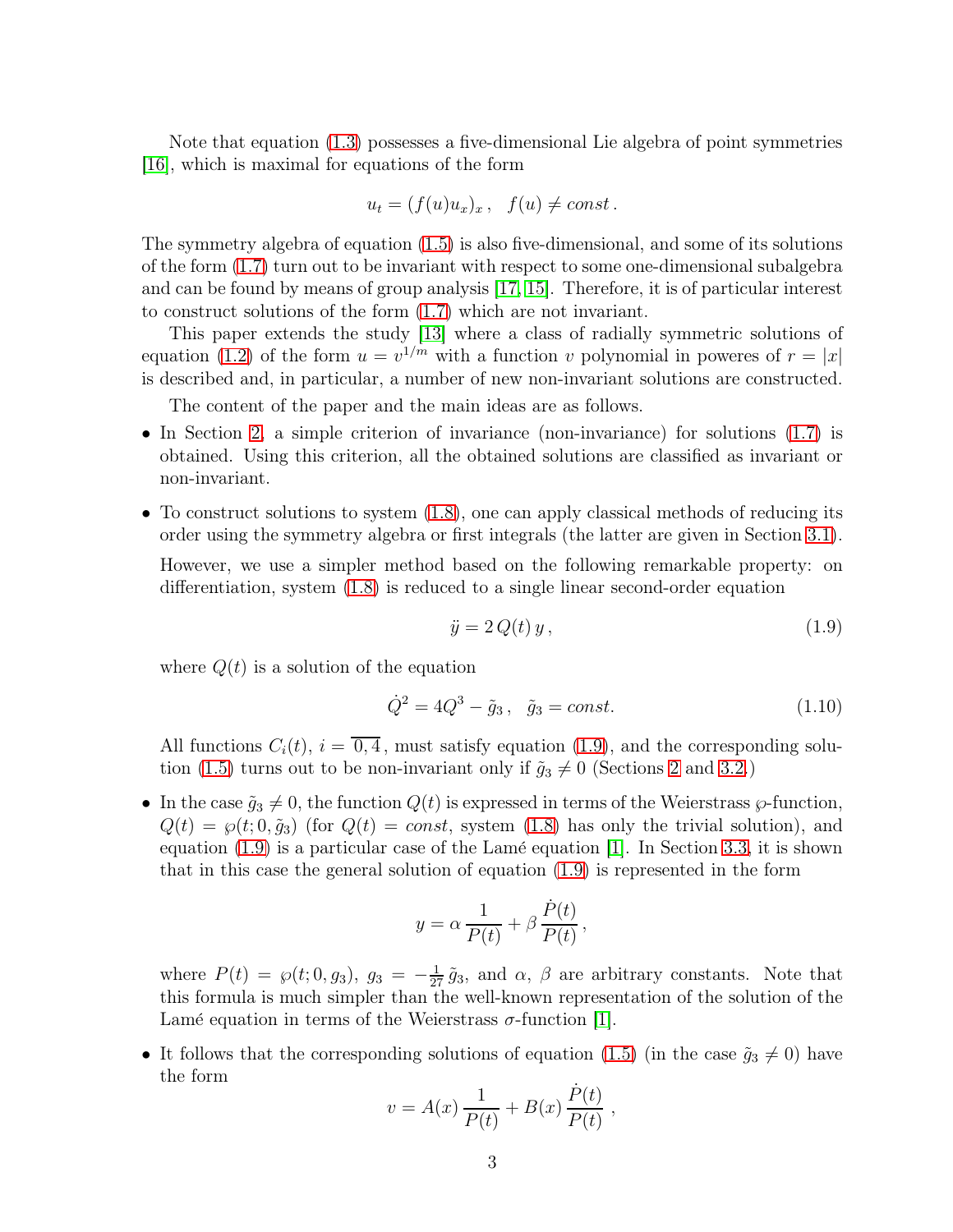where  $A(x)$  and  $B(x)$  are fourth degree polynomials in x. Having found them, we obtain two families of non-invariant solutions of equation [\(1.5\)](#page-1-1). The first family (up to translations and dilations) is given by the formula

<span id="page-3-0"></span>
$$
v = \frac{1}{4} \frac{1}{P(t)} \left( S_1 + S_2 x^4 \right) - \frac{1}{2} \frac{\dot{P}(t)}{P(t)} x^2 , \qquad (1.11)
$$

where  $S_1$  and  $S_2$  are arbitrary constants such that

$$
S_1 S_2 = -g_3 \neq 0.
$$

The second family contains all powers of x from zero to four. It is reduced to  $(1.11)$ by some transformations (generally speaking, complex) involving the inversion transformation  $x \to 1/x$ ,  $v \to v/x^4$  (Section [3.3\)](#page-6-1).

• Note that solutions [\(1.11\)](#page-3-0) are actually solutions on the three-dimensional invariant subspace  $\mathcal{L}\{1, x^2, x^4\} \subseteq W_5$ . Solutions on this subspace are described by formulas  $(1.7)$ ,  $(1.8)$  with  $C_1 = C_3 = 0$ . In this case, system  $(1.8)$  is simplified and easily integrated.

In [\[13\]](#page-25-2), a more general case of radially symmetric solutions of equation [\(1.2\)](#page-1-4) of the form  $u = v^{1/m}$ ,  $v = a_0(t) + a_1(t) r^2 + a_2(t) r^4$ , where  $r = |x|$ , was considered for the case  $m = -\frac{4}{N+2}$  and arbitrary dimension N. The existence of such solutions was proved in [\[8\]](#page-25-3). Solutions of the corresponding dynamical system for the coefficients  $a_0(t)$ ,  $a_1(t)$ ,  $a_2(t)$  are expressed in [\[13\]](#page-25-2) in quadratures.

Below, in Section [4,](#page-11-0) an "explicit" representation of solutions of this dynamical system is given, and the corresponding solutions  $v(x, t)$  are reduced to a form similar to [\(1.11\)](#page-3-0), generalizing it to the case of arbitrary N. Conditions for invariance and non-invariance of solutions are indicated; the case  $N = 1$  corresponds to non-invariant solution [\(1.11\)](#page-3-0).

- In Section [5,](#page-15-0) all types of solutions of the form  $(1.11)$  are studied in detail. It is shown that some of them describe peculiar blow-up regimes, while others fade out in finite time.
- Section [6](#page-20-0) discusses another remarkable King's example, [\[13\]](#page-25-2), concerning equation [\(1.2\)](#page-1-4) with  $N = 1, m = -\frac{3}{2}$  $\frac{3}{2}$ . The substitution  $u = v^{1/m}$  reduces this equation to a quadratic form, for which solutions are constructed on a four-dimensional polynomial invariant subspace. The set of obtained solutions contains non-invariant solutions. We represent these solutions in explicit form, expressing them in terms of the Weierstrass functions  $\wp$  and  $\zeta$ , and establish their non-invariance.
- Along with non-invariant solutions, we give the corresponding invariant solutions in all cases. They are, of course, known and are presented for completeness.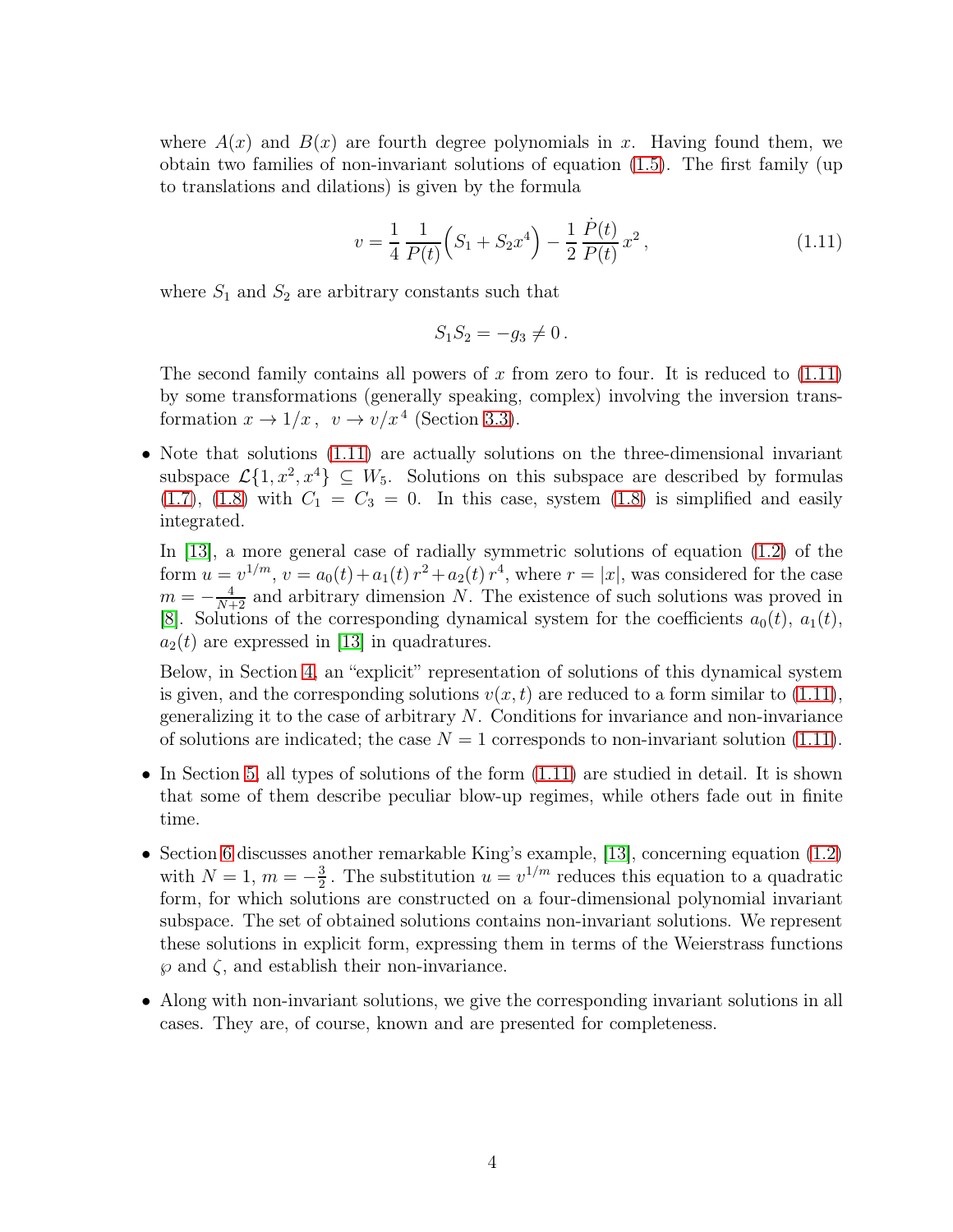## <span id="page-4-0"></span>2 Invariance and non-invariance conditions for solutions [\(1.7\)](#page-1-3)

Equation [\(1.5\)](#page-1-1) possesses a five-dimensional algebra of point symmetries with the basis

<span id="page-4-4"></span>
$$
X_1 = \frac{\partial}{\partial t}, \quad X_2 = t\frac{\partial}{\partial t} - v\frac{\partial}{\partial v}, \quad X_3 = \frac{1}{2}x^2\frac{\partial}{\partial x} + 2xv\frac{\partial}{\partial v},
$$
  

$$
X_4 = x\frac{\partial}{\partial x} + 2v\frac{\partial}{\partial v}, \quad X_5 = \frac{\partial}{\partial x}.
$$
 (2.1)

The general form of the operator admitted by equation [\(1.5\)](#page-1-1) is as follows:

$$
X = \alpha_1 X_1 + \dots + \alpha_5 X_5 = \xi(t) \frac{\partial}{\partial t} + \eta(x) \frac{\partial}{\partial x} + \sigma(x) v \frac{\partial}{\partial v},
$$

where

$$
\xi(t) = \alpha_1 + \alpha_2 t
$$
,  $\eta(x) = \frac{1}{2} \alpha_3 x^2 + \alpha_4 x + \alpha_5$ ,  $\sigma(x) = 2\alpha_4 - \alpha_2 + 2\alpha_3 x$ ,

 $\alpha_1, \ldots, \alpha_5$  are arbitrary constants that are not equal to zero at the same time. A solution  $v = \varphi(x, t)$  of equation [\(1.5\)](#page-1-1) is invariant with respect to the operator X if and only if this solution satisfies the condition  $\sigma v = \xi v_t + \eta v_1$  or

<span id="page-4-1"></span>
$$
\sigma v = \xi \left( v v_2 - \frac{3}{4} v_1^2 \right) + \eta v_1 \,. \tag{2.2}
$$

For solutions of the form  $(1.7)$ , condition  $(2.2)$  (after "splitting" in x) is reduced to the system

<span id="page-4-2"></span>
$$
\xi b_0 = (2\alpha_4 - \alpha_2)C_0 - \alpha_5 C_1,\n\xi b_1 = 2\alpha_3 C_0 + (\alpha_4 - \alpha_2)C_1 - \alpha_5 C_2,\n\xi b_2 = 3\alpha_3 C_1 - \alpha_2 C_2 - \alpha_5 C_3,\n\xi b_3 = 3\alpha_3 C_2 - (\alpha_4 + \alpha_2)C_3 - \alpha_5 C_4,\n\xi b_4 = 2\alpha_3 C_3 - (2\alpha_4 + \alpha_2)C_4,
$$
\n(2.3)

which must be fulfilled identically in  $t$ .

System [\(2.3\)](#page-4-2) is a system of linear equations with respect to the coefficients  $\xi$ ,  $\alpha_2$ ,  $\alpha_3$ ,  $\alpha_4$ ,  $\alpha_5$ , and the determinant of its matrix is equal to

<span id="page-4-3"></span>
$$
\Delta = \frac{1}{4} \left( 32 C_0^3 C_4^3 - 96 C_0^2 C_1 C_3 C_4^2 - 96 C_0^2 C_2^2 C_4^2 + 144 C_0^2 C_2 C_3^2 C_4 \right. \\
\left. - 36 C_0^2 C_3^4 + 216 C_0 C_1^2 C_2 C_4^2 - 12 C_0 C_1^2 C_3^2 C_4 - 240 C_0 C_1 C_2^2 C_3 C_4 \right. \\
\left. + 72 C_0 C_1 C_2 C_3^3 + 72 C_0 C_2^4 C_4 - 24 C_0 C_2^3 C_3^2 - 81 C_1^4 C_4^2 \right. \\
\left. + 108 C_1^3 C_2 C_3 C_4 - 32 C_1^3 C_3^3 - 36 C_1^2 C_2^3 C_4 + 12 C_1^2 C_2^2 C_3^2 \right).
$$
\n
$$
(2.4)
$$

A direct verification shows that  $\dot{\Delta}|_{(1.8)} = 0$  $\dot{\Delta}|_{(1.8)} = 0$  $\dot{\Delta}|_{(1.8)} = 0$ , that is,  $\Delta$  is the first integral of system  $(1.8), \Delta = const$  $(1.8), \Delta = const$  on every solution.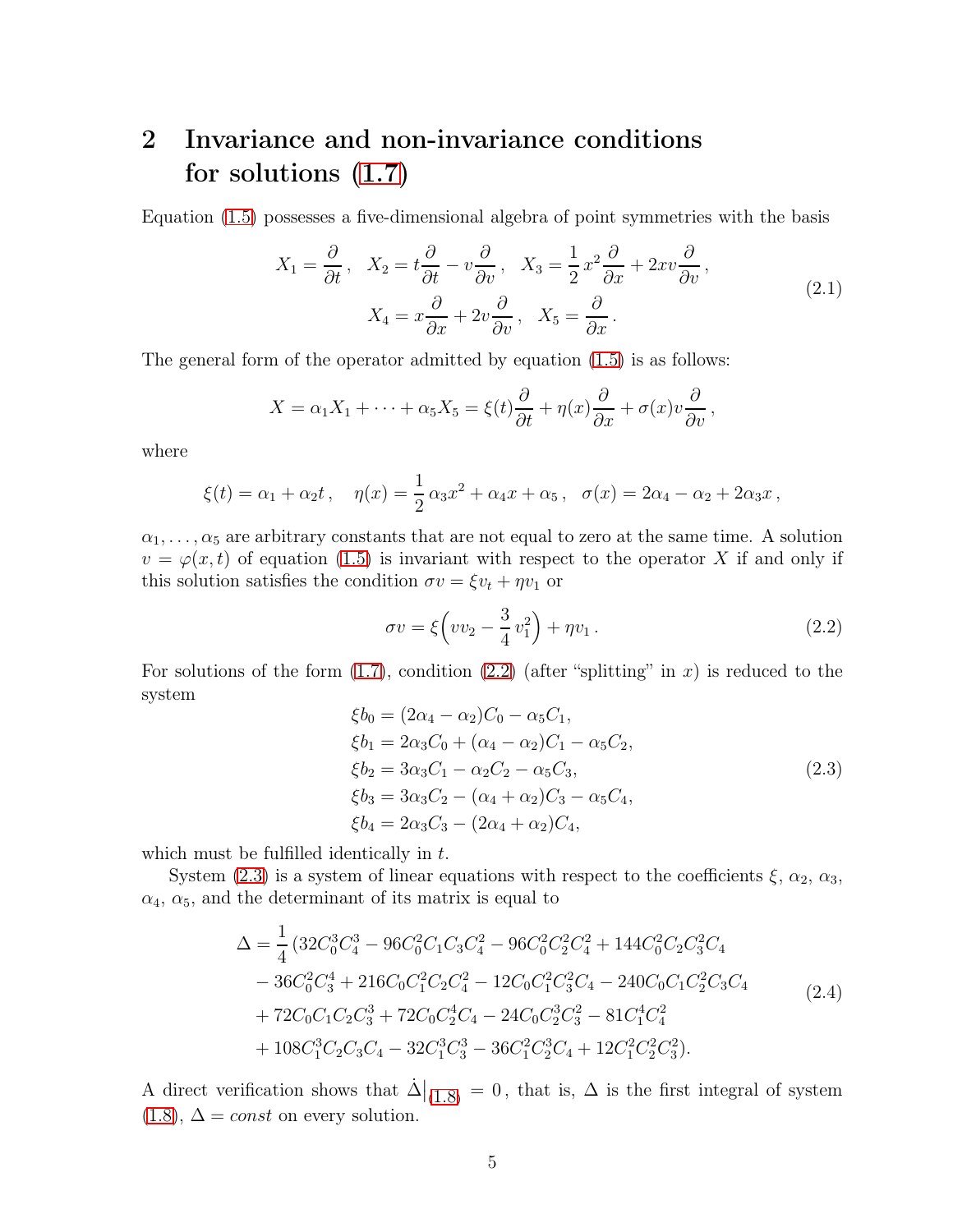In the case  $\Delta \neq 0$ , system [\(2.3\)](#page-4-2) has only the trivial solution  $\alpha_1 = \cdots = \alpha_5 = 0$ , therefore, solution [\(1.7\)](#page-1-3) is not invariant. If  $\Delta = 0$ , then system [\(2.3\)](#page-4-2) can have a nontrivial constant solution  $\alpha_1, \ldots, \alpha_5$ , and then solution [\(1.7\)](#page-1-3) will be invariant. Below, in Section [3.4,](#page-10-0) it is shown that all solutions of the form [\(1.7\)](#page-1-3) corresponding to this case are invariant. Thus, the following criterion for the invariance or non-invariance of solution [\(1.7\)](#page-1-3) holds.

**Proposition.** Solution [\(1.7\)](#page-1-3) is *invariant* if  $\Delta = 0$ , and *non-invariant* if  $\Delta \neq 0$ .

## 3 All solutions of system [\(1.8\)](#page-1-2) and the corresponding solutions [\(1.7\)](#page-1-3) of equation [\(1.5\)](#page-1-1)

#### <span id="page-5-0"></span>3.1 Differential consequence of system [\(1.8\)](#page-1-2) and first integrals

Differentiating equations [\(1.8\)](#page-1-2), we obtain

<span id="page-5-2"></span>
$$
\ddot{C}_i = \dot{b}_i = 2 Q C_i, \quad i = \overline{0, 4}, \tag{3.1}
$$

where

<span id="page-5-1"></span>
$$
2Q = C_0 C_4 - C_1 C_3 + \frac{1}{2} C_2^2 \tag{3.2}
$$

(the coefficient "2" is introduced to simplify further calculations).

It follows that for any  $i, j = \overline{0, 4}$  it is fulfilled

$$
\ddot{C}_i C_j - C_i \ddot{C}_j = 0
$$

or

$$
\frac{d}{dt}(\dot{C}_i C_j - C_i \dot{C}_j) = \frac{d}{dt}(b_i C_j - C_i b_j) = 0.
$$

Therefore, system [\(1.8\)](#page-1-2) possesses the first integrals

 $C_j b_i - C_i b_j, \quad i \neq j.$ 

In particular, one can take the following integrals:

$$
p_1 = C_0b_1 - C_1b_0 = \frac{1}{4} \left( 4C_0^2C_3 - 6C_0C_1C_2 + 3C_1^3 \right),
$$
  
\n
$$
p_2 = C_0b_2 - C_2b_0 = \frac{1}{4} \left( 4C_0^2C_4 + 2C_0C_1C_3 - 6C_0C_2^2 + 3C_1^2C_2 \right),
$$
  
\n
$$
p_3 = C_0b_3 - C_3b_0 = \frac{3}{4} \left( 2C_0C_1C_4 - 2C_0C_2C_3 + C_1^2C_3 \right),
$$
  
\n
$$
p_4 = C_0b_4 - C_4b_0 = \frac{1}{4} \left( -2C_0C_3^2 + 3C_1^2C_4 \right).
$$

From this system, one can express the functions  $C_1(t), \ldots, C_4(t)$  in terms of  $C_0(t)$  and arbitrary constants  $p_1, \ldots, p_4$ , then, solving the equation for  $C_0(t)$ , find all solutions to system  $(1.8)$  and eventually get all solutions of the form  $(1.7)$  for equation  $(1.5)$ .

However, we use a different, shorter way.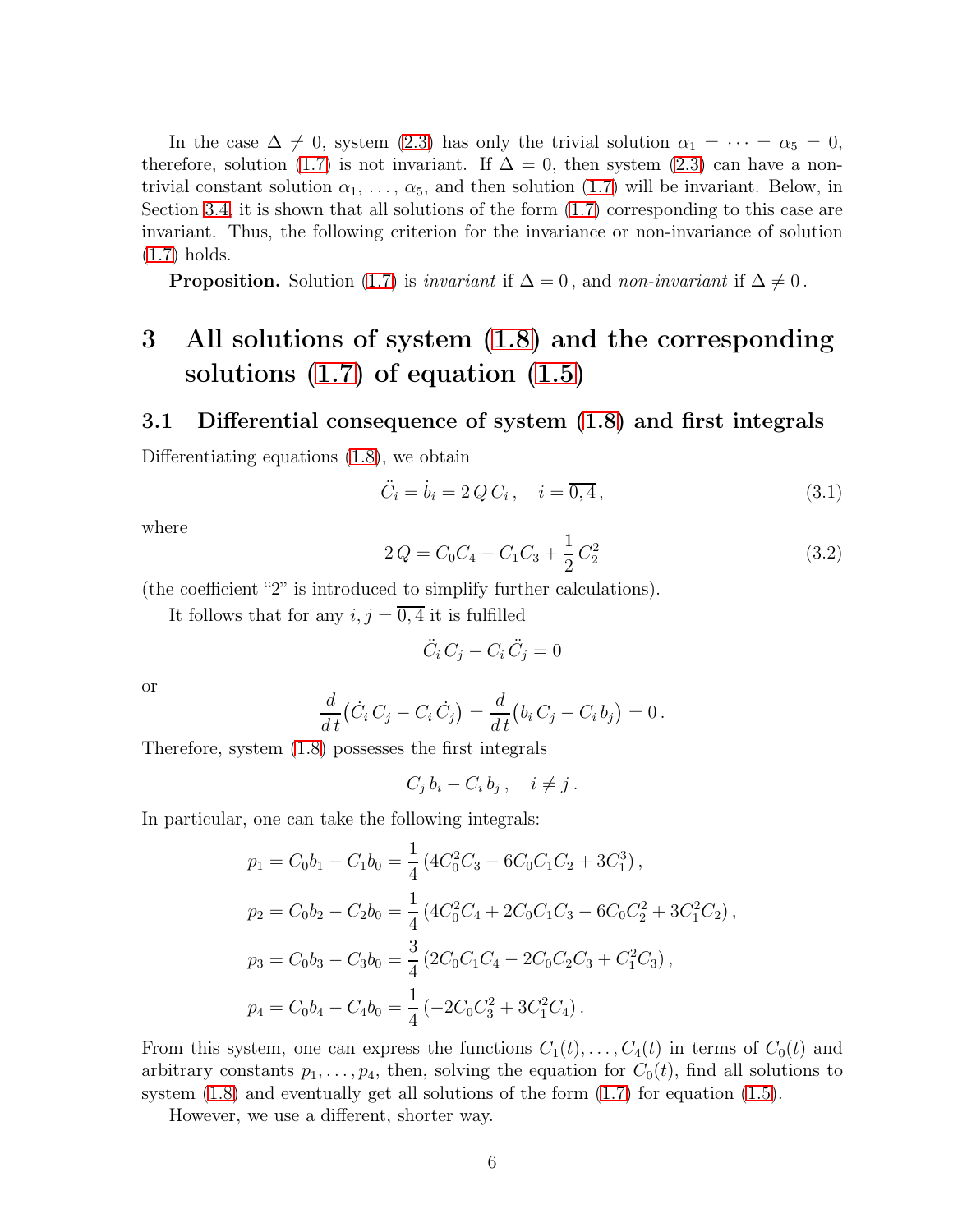#### <span id="page-6-0"></span>3.2 Equation for  $Q(t)$  and its solutions

Differentiating  $(3.2)$  by virtue of system  $(1.8)$ , yields

$$
\dot{Q} = \frac{1}{8} \left( 12 C_0 C_2 C_4 - 9 C_1^2 C_4 - 6 C_0 C_3^2 + 6 C_1 C_2 C_3 - 2 C_2^3 \right).
$$

It is directly verified that

<span id="page-6-2"></span>
$$
\dot{Q}^2 = 4Q^3 - \tilde{g}_3, \quad \tilde{g}_3 = \frac{1}{16}\,\Delta\,,\tag{3.3}
$$

where  $\Delta$  is defined by [\(2.4\)](#page-4-3).

For each solution  $Q(t)$  of equation [\(3.3\)](#page-6-2), one can solve system [\(3.1\)](#page-5-2) with respect to the functions  $C_i(t)$  and, as a result, find all solutions [\(1.7\)](#page-1-3) of equation [\(1.5\)](#page-1-1).

Thus, the following cases arise (we write formulas up to translations in t):

1)  $\Delta \neq 0$ . Then the unique a non-constant solution to equation [\(3.3\)](#page-6-2) is expressed in terms of the Weierstrass  $\wp$ -function:

$$
Q(t) = \wp(t; 0, \tilde{g}_3).
$$

In this case, the corresponding solutions  $(1.7)$  to equation  $(1.5)$  are non-invariant (see Proposition in Section [2\)](#page-4-0).

Equation [\(3.3\)](#page-6-2) also possesses constant solution  $Q(t) = \left(\frac{1}{4}\right)$  $\frac{1}{4}\tilde{g}_3\right)^{1/3} \neq 0$ . It is easily seen that only the zero solution  $C_0 = \cdots = C_4 = 0$  of system [\(1.8\)](#page-1-2) corresponds to this case, in contradiction with assumption  $\Delta \neq 0$  (we omit the calculations).

2)  $\Delta = 0$ . Then the only solutions of equation [\(3.3\)](#page-6-2) are the following:

$$
Q(t) \equiv 0 \quad \text{and} \quad Q(t) = t^{-2}.
$$

In these cases, all the corresponding solutions [\(1.7\)](#page-1-3) of equation [\(1.5\)](#page-1-1) turn out to be invariant (Section [3.4\)](#page-10-0).

### <span id="page-6-1"></span>3.3 Case  $\Delta \neq 0$ ,  $Q(t) = \wp(t; 0, \tilde{q}_3)$  (non-invariant solutions)

In this case, each equation of system  $(3.1)$  is a linear Lamé equation of the form

<span id="page-6-3"></span>
$$
\ddot{y} = 2Q(t)y, \tag{3.4}
$$

where  $Q(t) = \wp(t; 0, \tilde{g}_3)$ ,  $\tilde{g}_3 \neq 0$ . This is a special case of the general Lamé equation, the solutions of which are known to be expressed in terms of the Weierstrass  $\sigma$ -function, see [\[1\]](#page-24-1). For equation (1), we obtain a simpler formula for the general solution.

Equation [\(3.4\)](#page-6-3) will be considered on the interval  $(0, T)$ , where T is the period of the function  $Q(t)$ . Along with the function  $Q(t)$ , consider the function  $P(t) = \wp(t; 0, g_3)$  with  $g_3 = -\frac{1}{27} \tilde{g}_3$ , which is a non-constant solution to equation

<span id="page-6-4"></span>
$$
\dot{P}^2 = 4P^3 - g_3 \,, \quad g_3 = -\frac{1}{432} \,\Delta \,. \tag{3.5}
$$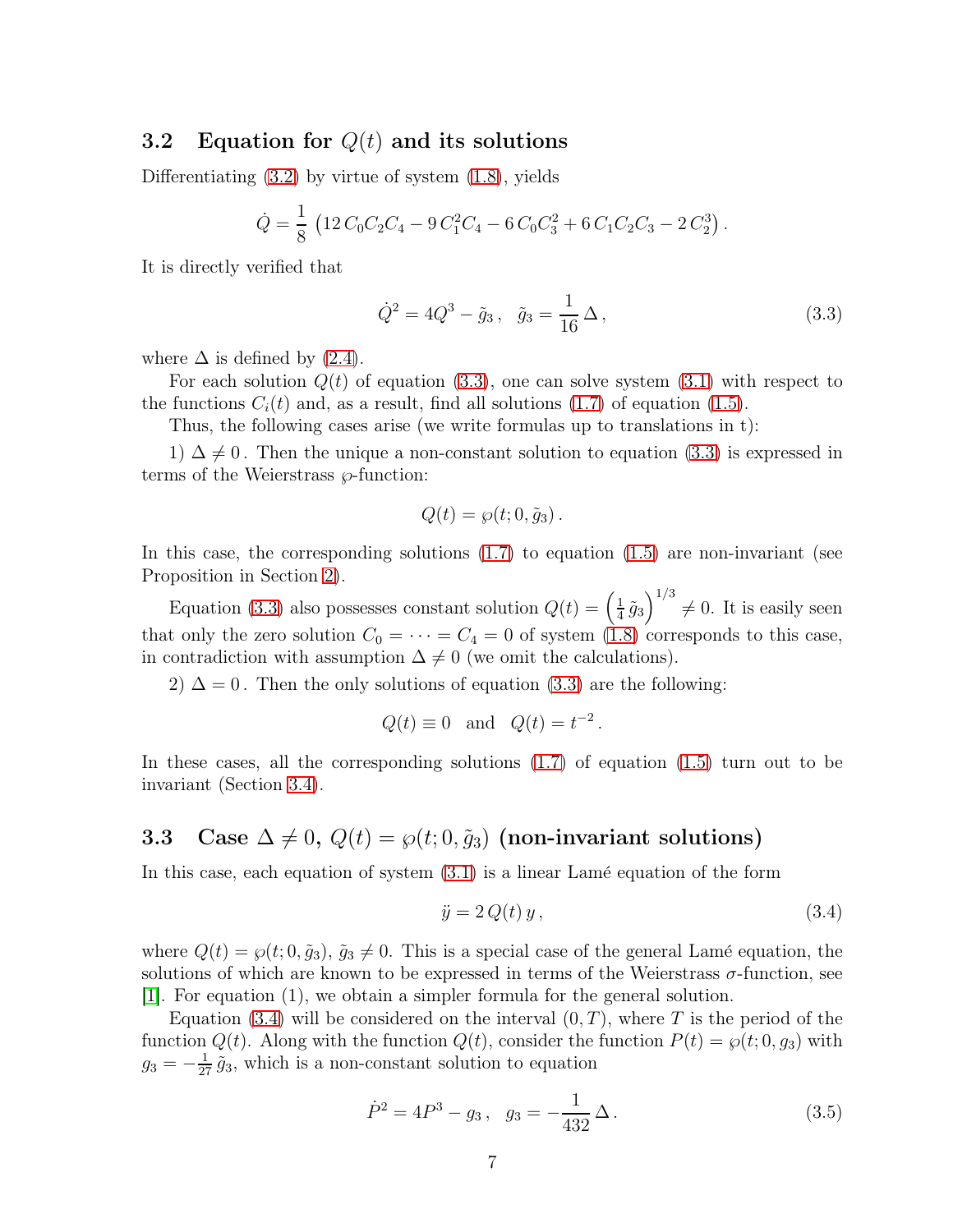Note that the period  $\tau$  of  $P(t)$  is equal to T if  $g_3 > 0$  and 3T if  $g_3 < 0$ .

We show that the general solution of equation [\(3.4\)](#page-6-3) is expressed in terms of the function  $P(t)$  and its derivative  $P(t)$ .

Lemma. The following formula holds:

<span id="page-7-0"></span>
$$
Q(t) = P(t) - g_3 P^{-2}(t), \quad t \in (0, T). \tag{3.6}
$$

 $\triangleleft$  Denoting  $P(t) - g_3 P^{-2}(t) \equiv \tilde{Q}(t)$ , we obtain

$$
\left(\tilde{Q}\right)^2 - 4\left(\tilde{Q}\right)^3 + \tilde{g}_3 \equiv \left(\dot{P}^2 - 4P^3 + g_3\right)\left(1 + 2g_3P^{-3}\right)^2,
$$

so  $\widetilde{Q}(t)$  is a (non-constant) solution to equation [\(3.3\)](#page-6-2). Hence,  $\widetilde{Q}(t) \equiv Q(t+C)$ , where  $C = const.$  For  $t \to 0$  we have  $\widetilde{Q}(t) \to +\infty$  and  $Q(t) \to +\infty$ . Therefore,  $C = 0$  and  $\widetilde{Q}(t) \equiv Q(t)$ .  $\widetilde{Q}(t) \equiv Q(t).$ 

**Remark 1.** If  $q_3 > 0$ , then for a given function  $Q(t)$  there exist a *unique* function  $P(t)$  satisfying  $(3.6)$ .

If  $g_3 < 0$ , then there are three such functions: along with  $P(t)$  in [\(3.6\)](#page-7-0), one can also use the functions  $P(t+T)$  and  $P(t+2T)$ , or, equivalently, use the same function  $P(t)$ , taken on intervals  $(T, 2T)$  and  $(2T, 3T)$  (we will apply this remark in Section [5\)](#page-15-0).

**Remark 2.** From [\(3.6\)](#page-7-0), we obtain the following identity for the  $\wp$ -function:

$$
\wp(t;0,g_3) - g_3 \wp^{-2}(t;0,g_3) = \wp(t;0,-27g_3),\tag{3.7}
$$

which is valid on the complex plane. Transforming the right-hand side according to the well-known formula  $\wp(t; 0, \varepsilon^6 g_3) = \varepsilon^2 \wp(\varepsilon t; 0, g_3)$  for  $\varepsilon = i\sqrt{3}$ , we obtain the identity

$$
\wp(t; 0, g_3) - g_3 \, \wp^{-2}(t; 0, g_3) = -3 \, \wp(i\sqrt{3} \, t; 0, g_3),
$$

proved in [\[10\]](#page-25-9) in another way.

Given the representation [\(3.6\)](#page-7-0), it can be verified that the functions  $1/P(t)$  and  $P(t)/P(t)$  form a fundamental system of solutions to equation [\(3.4\)](#page-6-3). This implies the following result.

**Theorem.** The general solution of the Lamé equation [\(3.4\)](#page-6-3) on the interval  $(0, T)$ has the form

$$
y = \alpha \frac{1}{P} + \beta \frac{\dot{P}}{P},
$$

where  $\alpha$  and  $\beta$  are arbitrary constants.

Returning to system [\(3.1\)](#page-5-2), we find its general solution

<span id="page-7-1"></span>
$$
C_i = \alpha_i \frac{1}{P} + \beta_i \frac{\dot{P}}{P}, \quad i = \overline{0, 4}, \tag{3.8}
$$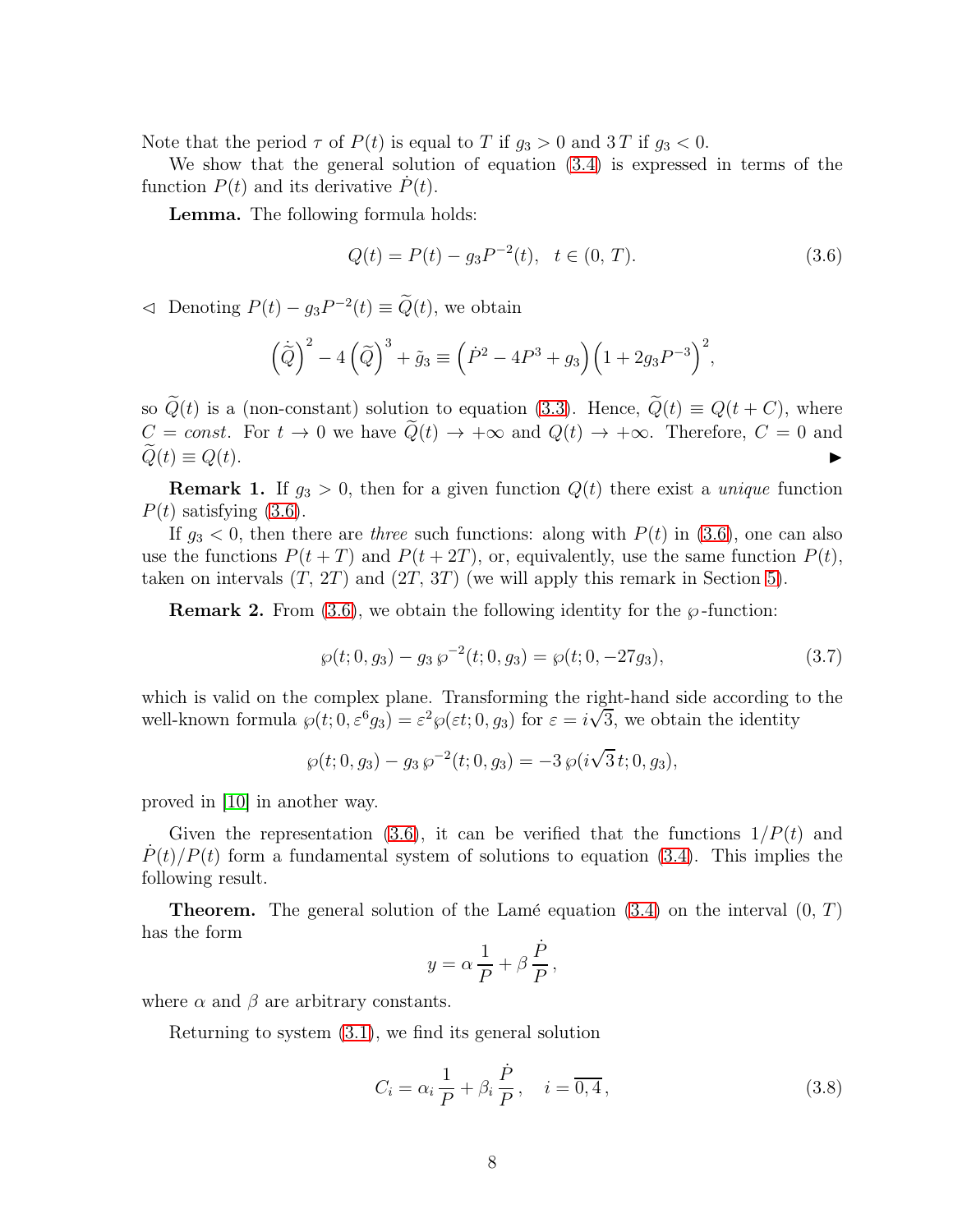with arbitrary constants  $\alpha_i$ ,  $\beta_i$ . Substituting these expressions in [\(1.8\)](#page-1-2) and splitting the obtained identities in powers of  $\dot{P}$  leads to a system of algebraic equations, from which it is not difficult to find the coefficients  $\alpha_i$ ,  $\beta_i$ .

The calculations, however, can be simplified by proceeding as described below.

The solution  $(1.7)$  of equation  $(1.5)$  corresponding to  $(3.8)$  has the form

<span id="page-8-0"></span>
$$
v = A(x)\frac{1}{P} + B(x)\frac{\dot{P}}{P},
$$
\n(3.9)

where A and B are functions of  $x$  (polynomials of the fourth degree, but this does not need to be assumed in advance: they will turn out to be just that).

Substitution of  $(3.9)$  into  $(1.5)$  taking into account equation  $(3.5)$  and its corollary  $\ddot{P} = 6P^2$  yields

$$
-A\dot{P} + \frac{1}{2}B(\dot{P}^2 + 3g_3) = AA'' - \frac{3}{4}A'^2 +
$$

$$
+ \left(AB'' + A''B - \frac{3}{2}A'B'\right)\dot{P} + \left(BB'' - \frac{3}{4}B'^2\right)\dot{P}^2.
$$

Equating the coefficients at the powers of  $\dot{P}$  on the left- and right-hand sides, we obtain the system

<span id="page-8-1"></span>
$$
BB'' - \frac{3}{4}B'^2 = \frac{1}{2}B,
$$
  
\n
$$
AB'' + BA'' - \frac{3}{2}A'B' = -A,
$$
  
\n
$$
AA'' - \frac{3}{4}A'^2 = \frac{3}{2}g_3B.
$$
\n(3.10)

To bring solutions to the simplest possible form, we will use the following symmetries of equation [\(1.5\)](#page-1-1).

a) The dilation

<span id="page-8-2"></span>
$$
t = \theta \tilde{t}, \quad v = \theta^{-1} \tilde{v} \quad (\theta > 0)
$$
\n
$$
(3.11)
$$

reduces solution [\(3.9\)](#page-8-0) to the form

$$
\tilde{v} = \theta^3 A(x) \frac{1}{\tilde{P}} + B(x) \frac{\dot{\tilde{P}}}{\tilde{P}},
$$

where  $\widetilde{P}(\tilde{t}) = \theta^2 P(t)$  satisfies the equation

$$
(\tilde{P})^2 = 4(\tilde{P})^3 - \tilde{g}_3, \quad \tilde{g}_3 = \theta^6 g_3.
$$

For  $g_3 \neq 0$ , choosing  $\theta = |g_3|^{-1/6}$ , we get  $|\tilde{g}_3| = 1$ . Therefore, in what follows we can assume that  $g_3 = \pm 1$ . However, for ease of use, in formulas for non-invariant solutions we leave  $g_3$  an arbitrary constant.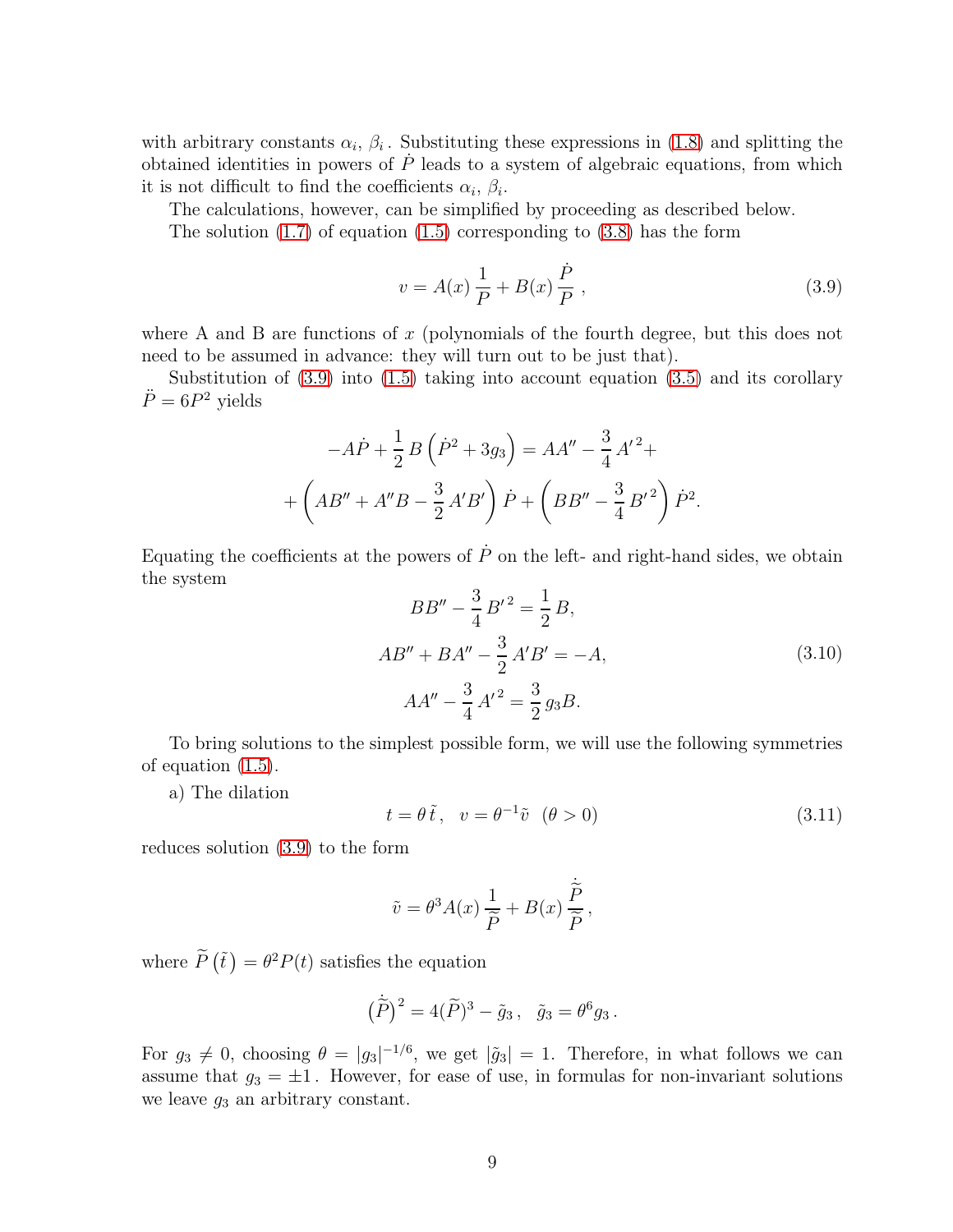b) The dilation

<span id="page-9-0"></span>
$$
x = a\tilde{x}, \quad v = a^2 \tilde{v} \quad (a > 0) \tag{3.12}
$$

reduces solution [\(3.9\)](#page-8-0) to the form

$$
\tilde{v} = \tilde{A}(\tilde{x}) \frac{1}{P} + \tilde{B}(\tilde{x}) \frac{\dot{P}}{P},
$$

where  $\tilde{A}(\tilde{x}) = a^{-2}A(x)$ ,  $\tilde{B}(\tilde{x}) = a^{-2}B(x)$ . System [\(3.10\)](#page-8-1) also admits the corresponding dilation  $x = a\tilde{x}$ ,  $A = a^2 \tilde{A}$ ,  $B = a^2 \tilde{B}$ .

Up to translations in x and dilations  $(3.12)$ , the first equation of system  $(3.10)$  has the following solutions:

$$
B = 0
$$
,  $B = -\frac{1}{2}x^2$  and  $B = \frac{1}{8}\delta(x^2 + \delta)^2$ ,  $\delta = \pm 1$ .

For each of these solutions, we find the function  $A(x)$  that satisfies the two remaining equations of system [\(3.10\)](#page-8-1) and obtain the corresponding solutions [\(3.9\)](#page-8-0) of equation [\(1.5\)](#page-1-1). We have three cases:

1)  $B = 0$ . It follows that  $A = 0$  and the corresponding solution [\(3.9\)](#page-8-0) is trivial. 2)  $B = -$ 1 2  $x^2$ . The corresponding solutions [\(3.9\)](#page-8-0) have the form

<span id="page-9-1"></span>
$$
v = \frac{1}{4} \frac{1}{P} \left( S_1 + S_2 x^4 \right) - \frac{1}{2} \frac{\dot{P}}{P} x^2, \qquad (3.13)
$$

where  $S_1$  and  $S_2$  are arbitrary constants, satisfying the condition

<span id="page-9-2"></span>
$$
S_1 S_2 = -g_3 \neq 0. \tag{3.14}
$$

Dilation [\(3.12\)](#page-9-0) with  $a = |S_2|^{-1/2}$  reduces [\(3.13\)](#page-9-1), [\(3.14\)](#page-9-2) to

<span id="page-9-5"></span>
$$
v = \frac{\delta}{4} \frac{1}{P} \left( x^4 - g_3 \right) - \frac{1}{2} \frac{\dot{P}}{P} x^2, \quad \delta = \pm 1. \tag{3.15}
$$

3)  $B =$ 1 8  $\delta (x^2 + \delta)^2$ ,  $\delta = \pm 1$ . The corresponding solutions [\(3.9\)](#page-8-0) have the form

<span id="page-9-3"></span>
$$
v = \frac{1}{8} \frac{1}{P} \Big( 4 S_1 \left( x^3 - \delta x \right) + S_2 \left( x^4 - 6 \delta x^2 + 1 \right) \Big) + \frac{\delta}{8} \frac{\dot{P}}{P} \left( x^2 + \delta \right)^2 , \tag{3.16}
$$

where  $S_1$  and  $S_2$  are arbitrary constants, satisfying the condition

<span id="page-9-4"></span>
$$
\delta S_1^2 + S_2^2 = -g_3 \neq 0. \tag{3.17}
$$

Formulas  $(3.13)$ ,  $(3.14)$  and  $(3.16)$ ,  $(3.17)$  represent two families of non-invariant solutions of equation [\(1.5\)](#page-1-1). The first family is related to King's non-invariant solutions, which we discuss in the next section. A complete study of this family is given in Section [5.](#page-15-0)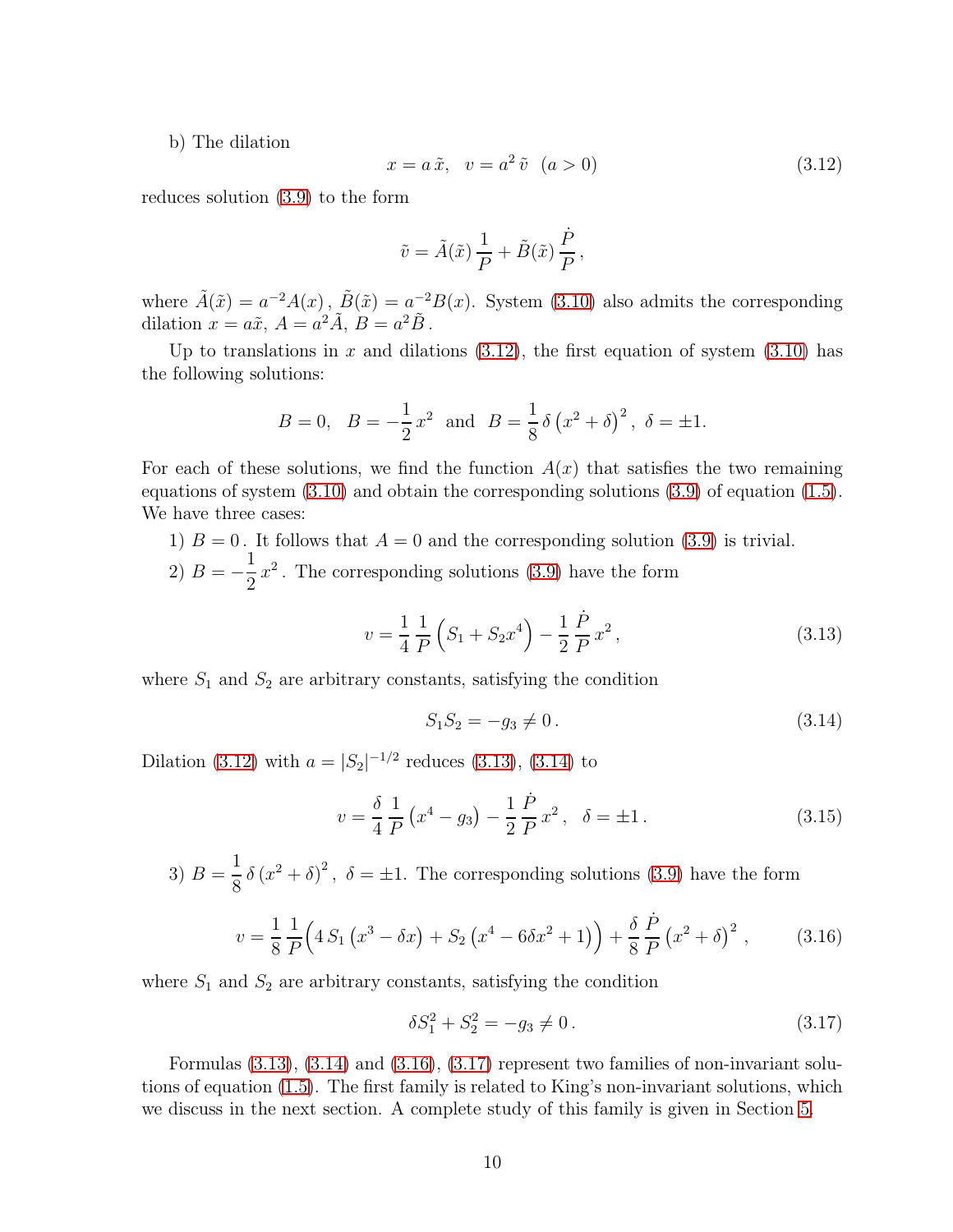Remark 3. Solutions [\(3.13\)](#page-9-1) and [\(3.16\)](#page-9-3) are not invariant under any subalgebras of the five-dimensional algebra of continuous symmetries [\(2.1\)](#page-4-4) of equation [\(1.5\)](#page-1-1). But they admit some discrete symmetries of this equation. For example, any solution of the form [\(3.13\)](#page-9-1) is invariant under the reflection

<span id="page-10-2"></span>
$$
x \to -x. \tag{3.18}
$$

Solution [\(3.15\)](#page-9-5) for  $g_3 = -1$  also admits the transformation

<span id="page-10-1"></span>
$$
x \to \frac{1}{x}, \ v \to \frac{v}{x^4}, \tag{3.19}
$$

and for  $g_3 = 1$  – the composition of [\(3.19\)](#page-10-1) and reflection

<span id="page-10-3"></span>
$$
t \to -t, \quad v \to -v. \tag{3.20}
$$

Similarly, any solution of the form [\(3.16\)](#page-9-3) for  $\delta = -1$  admits transformation [\(3.19\)](#page-10-1), and for  $\delta = 1$  – the composition of [\(3.19\)](#page-10-1) and reflection [\(3.18\)](#page-10-2).

Remark 4. Note that solutions [\(3.16\)](#page-9-3) and [\(3.13\)](#page-9-1) are connected by some transformations, possibly complex. Indeed, consider two cases:

a)  $\delta = -1$ . Introducing constants  $\tilde{S}_1$  and  $\tilde{S}_2$  such that  $S_1 = \frac{1}{2}$  $\frac{1}{2}(\tilde{S}_2 - \tilde{S}_1), S_2 =$ 1  $\frac{1}{2}(\tilde{S}_2 + \tilde{S}_1)$ , we rewrite solution [\(3.16\)](#page-9-3) in the form

$$
v = \frac{1}{16} \frac{1}{P} \left( \tilde{S}_1 (x - 1)^4 + \tilde{S}_2 (x + 1)^4 \right) - \frac{1}{8} \frac{\dot{P}}{P} (x^2 - 1)^2, \quad \tilde{S}_1 \tilde{S}_2 = -g_3.
$$

Applying transformations  $x \to x + 1$ , [\(3.19\)](#page-10-1) and  $x \to x - 1/2$ , yields

$$
v = \frac{1}{4} \frac{1}{P} \left( \frac{1}{4} \tilde{S}_1 + 4 \tilde{S}_2 x^4 \right) - \frac{1}{2} \frac{\dot{P}}{P} x^2.
$$

Substituting  $\frac{1}{4}$ 4  $\tilde{S}_1 \rightarrow S_1$ ,  $4\tilde{S}_2 \rightarrow S_2$ , we obtain solution [\(3.13\)](#page-9-1).

b)  $\delta = 1$ . Then  $g_3 < 0$  (see [\(3.17\)](#page-9-4)). The complex transformation  $x \to ix, v \to -v$ ,  $S_1 \rightarrow -i S_1, S_2 \rightarrow -S_2$  changes the sign of  $\delta$  in formulas [\(3.16\)](#page-9-3), [\(3.17\)](#page-9-4) and leads to the previous case.

#### <span id="page-10-0"></span>3.4 Case  $\Delta = 0$  (invariant solutions)

Consider two cases. (We write down solutions up to translations in  $x$  and  $t$ , dilations [\(3.11\)](#page-8-2), [\(3.12\)](#page-9-0) and reflections [\(3.18\)](#page-10-2), [\(3.20\)](#page-10-3).)

1)  $Q(t) = 0$ . In this case, the general solution of system [\(3.1\)](#page-5-2) is given by the formulas  $C_i = \alpha_i t + \beta_i$ ,  $i = \overline{0, 4}$ , with arbitrary constants  $\alpha_i$ ,  $\beta_i$ , and the corresponding solution  $(1.7)$  to equation  $(1.5)$  has the form

$$
v = A(x) t + B(x),
$$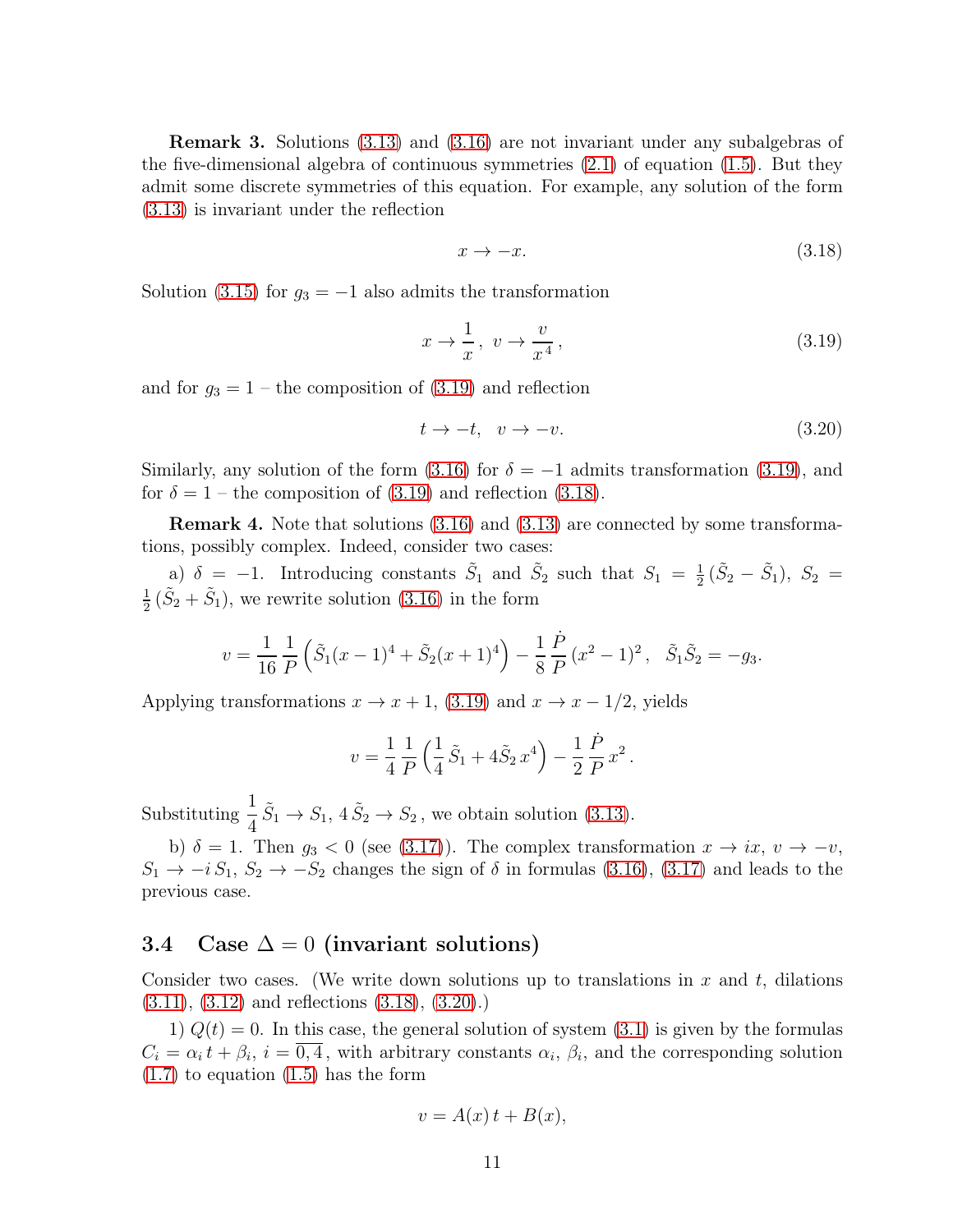where  $A(x)$  and  $B(x)$  are some functions (polynomials of degree four). The substitution into [\(1.5\)](#page-1-1) and splitting in t yields a system for  $A(x)$  and  $B(x)$ . Solving this system, we obtain

(a) 
$$
v = 1
$$
,  $v = x^4$  and (b)  $v = \frac{4}{3}(x - t)$ ,  $v = \frac{4}{3}x^3(1 - x t)$ .

Note that solutions in each pair are connected by transformation [\(3.19\)](#page-10-1).

2)  $Q(t) = t^{-2}$ . In this case,  $g_3 = 0$  and from equation [\(3.5\)](#page-6-4), we find  $P(t) = t^{-2}$ . As in Section [3.3,](#page-6-1) the corresponding solution [\(1.7\)](#page-1-3) of equation [\(1.5\)](#page-1-1) is given by the formula [\(3.9\)](#page-8-0),

$$
v = A(x) t^2 - 2B(x) \frac{1}{t},
$$

with  $A(x)$  and  $B(x)$  defined by system [\(3.10\)](#page-8-1). Non-trivial solutions in this case also have the form [\(3.13\)](#page-9-1) and [\(3.16\)](#page-9-3), but with  $g_3 = 0$ . Having considered them, we get the following solutions:

(a) 
$$
v = \frac{x^2}{t}
$$
, (b)  $v = t^2 + \frac{x^2}{t}$ ,  $v = t^2x^4 + \frac{x^2}{t}$ ,  
(c)  $v = t^2(x+1)^4 + \frac{1}{4t}(x^2-1)^2$ , (d)  $v = -\frac{\delta}{4t}(x^2+\delta)^2$ ,  $\delta = \pm 1$ .

Here solutions (b) are related by transformation  $(3.19)$ , and solution (c) is transformed by a composition of [\(3.19\)](#page-10-1) and translations into solution (a). Solution (d) for  $\delta = -1$  is also transformed by a composition of [\(3.19\)](#page-10-1) and translations into solution (a), and case  $\delta = 1$  is related with the previous one by the complex change  $x \to ix$ ,  $v \to -v$ .

It is directly seen that all solutions given in Section [3.4](#page-10-0) are invariant.

#### <span id="page-11-0"></span> $4$  King's solutions for equation [\(1.2\)](#page-1-4) with  $m=-\frac{4}{N+4}$  $N+2$

Following [\[13\]](#page-25-2), we consider a radially symmetric version of equation  $(1.2)$ :

<span id="page-11-1"></span>
$$
u_t = \frac{1}{r^{N-1}} \left( r^{N-1} u^m u_r \right)_r,\tag{4.1}
$$

where N is the number of spatial variables,  $r = \left(\sum_{i=1}^{N} x_i^2\right)$  $\int^{1/2}$ . By substituting  $u = v^{1/m}$ , equation [\(4.1\)](#page-11-1) is reduced to a quadratic form

<span id="page-11-2"></span>
$$
v_t = v v_{rr} + \frac{1}{m} v_r^2 + \frac{N-1}{r} v v_r. \tag{4.2}
$$

Consider the case

<span id="page-11-3"></span>
$$
m = -\frac{4}{N+2}.\tag{4.3}
$$

Note that in this case, equation [\(4.2\)](#page-11-2) admits the transformation

<span id="page-11-4"></span>
$$
\bar{r} = \frac{1}{r}, \quad \bar{v} = \frac{v}{r^4},\tag{4.4}
$$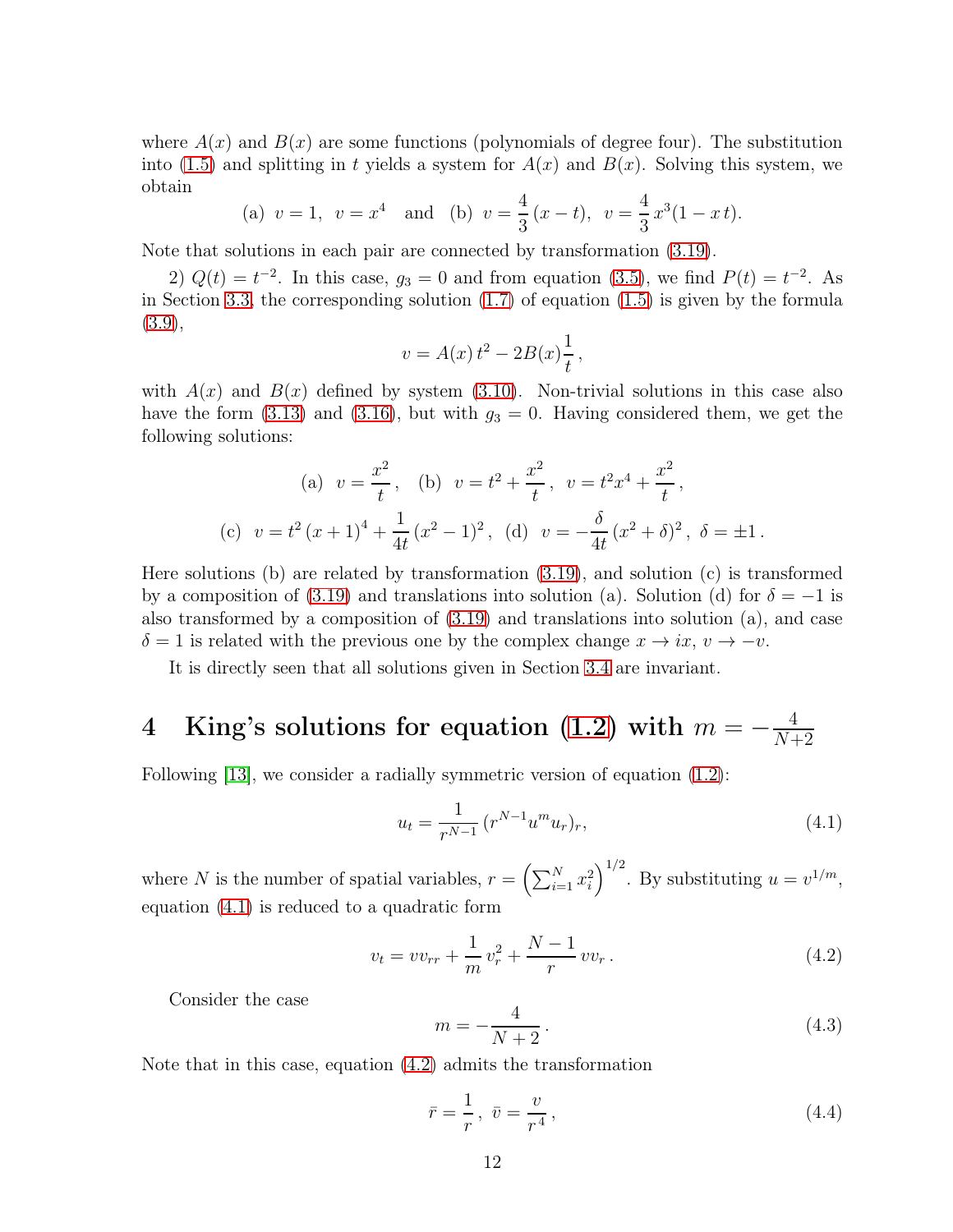which we use below when discussing a set of invariant solutions.

In [\[13\]](#page-25-2) (pp. 41, 42) solutions of the form

<span id="page-12-1"></span>
$$
v = a_0(t) + a_1(t) r^2 + a_2(t) r^4
$$
\n(4.5)

with coefficients satisfying the system

<span id="page-12-0"></span>
$$
\dot{a}_0 = 2Na_0a_1, \quad \dot{a}_1 = (N-2)a_1^2 + 4(N+2)a_0a_2, \quad \dot{a}_2 = 2Na_1a_2 \tag{4.6}
$$

were constructed for equation  $(4.2)$ ,  $(4.3)$ . The existence of such solutions was proved in [\[8\]](#page-25-3), Theorem 3.3, where the invariance of a three-dimensional subspace  $\mathcal{L}\{1, r^2, r^4\}$  with respect to the operator  $F[v] = v v_{rr} + \frac{1}{m}$  $\frac{1}{m}v_r^2 + \frac{N-1}{r}$  $\frac{-1}{r}vv_r$  is established under condition [\(4.3\)](#page-11-3) (see also [\[9\]](#page-25-5), Proposition 6.24).

In [\[13\]](#page-25-2), system [\(4.6\)](#page-12-0) is solved in quadratures. Below an "explicit" representation of its solutions is given, and the corresponding solution [\(4.5\)](#page-12-1) is reduced to a form similar to [\(3.13\)](#page-9-1), generalizing it to the case of arbitrary N. Also, a condition for the non-invariance of the solution is formulated and both non-invariant and invariant solutions of the form [\(4.5\)](#page-12-1) are indicated.

## 4.1 All solutions of system [\(4.6\)](#page-12-0) and corresponding solutions  $(4.5)$  of equation  $(4.2)$

System [\(4.6\)](#page-12-0) is easily integrated. Omitting calculations, we formulate the results.

The general solution to system [\(4.6\)](#page-12-0) is represented as

$$
a_0 = \frac{S_1}{4N} \frac{1}{y}, \quad a_1 = -\frac{1}{2N} \frac{\dot{y}}{y}, \quad a_2 = \frac{S_2}{4N} \frac{1}{y},
$$

where  $y(t) \neq 0$  is a solution of the equation

<span id="page-12-2"></span>
$$
y\ddot{y} + k(\dot{y})^2 = k\,\alpha, \quad k = -\frac{N+2}{2N}, \quad \alpha = S_1 S_2,\tag{4.7}
$$

 $S_1, S_2$  are arbitrary constants. Multiplying [\(4.7\)](#page-12-2) by  $2y^{2k-1}\dot{y}$  and integrating, yields

<span id="page-12-3"></span>
$$
(\dot{y})^2 = \alpha + \beta y^{\frac{N+2}{N}},\tag{4.8}
$$

where  $\beta$  is an arbitrary constant.

The corresponding solution [\(4.5\)](#page-12-1) of equation [\(4.2\)](#page-11-2) has the form

<span id="page-12-4"></span>
$$
v = \frac{1}{4N} \frac{1}{y} \left( S_1 + S_2 r^4 \right) - \frac{1}{2N} \frac{\dot{y}}{y} r^2, \quad S_1 S_2 = \alpha \,, \tag{4.9}
$$

where  $S_1, S_2, \alpha, \beta$  are arbitrary constants,  $y(t) \neq 0$  is a solution of equation [\(4.7\)](#page-12-2) (or equation  $(4.8)$ ).

It is shown below that solution [\(4.9\)](#page-12-4) is non-invariant iff the condition  $\alpha\beta \neq 0$  holds. In this case, for  $N = 1$ , the solution  $y(t)$  of equation [\(4.8\)](#page-12-3) is expressed in terms of the Weierstrass  $\wp$ -function and is defined on a bounded interval of t, and solution [\(4.9\)](#page-12-4), up to dilatation and reflection, coincides with the above non-invariant solution [\(3.13\)](#page-9-1). If  $N \geq 2$ , then the solution  $y(t)$  of equation [\(4.8\)](#page-12-3) is defined for any real t, and for  $N = 2$  it is expressed in elementary functions (see [\[13\]](#page-25-2)).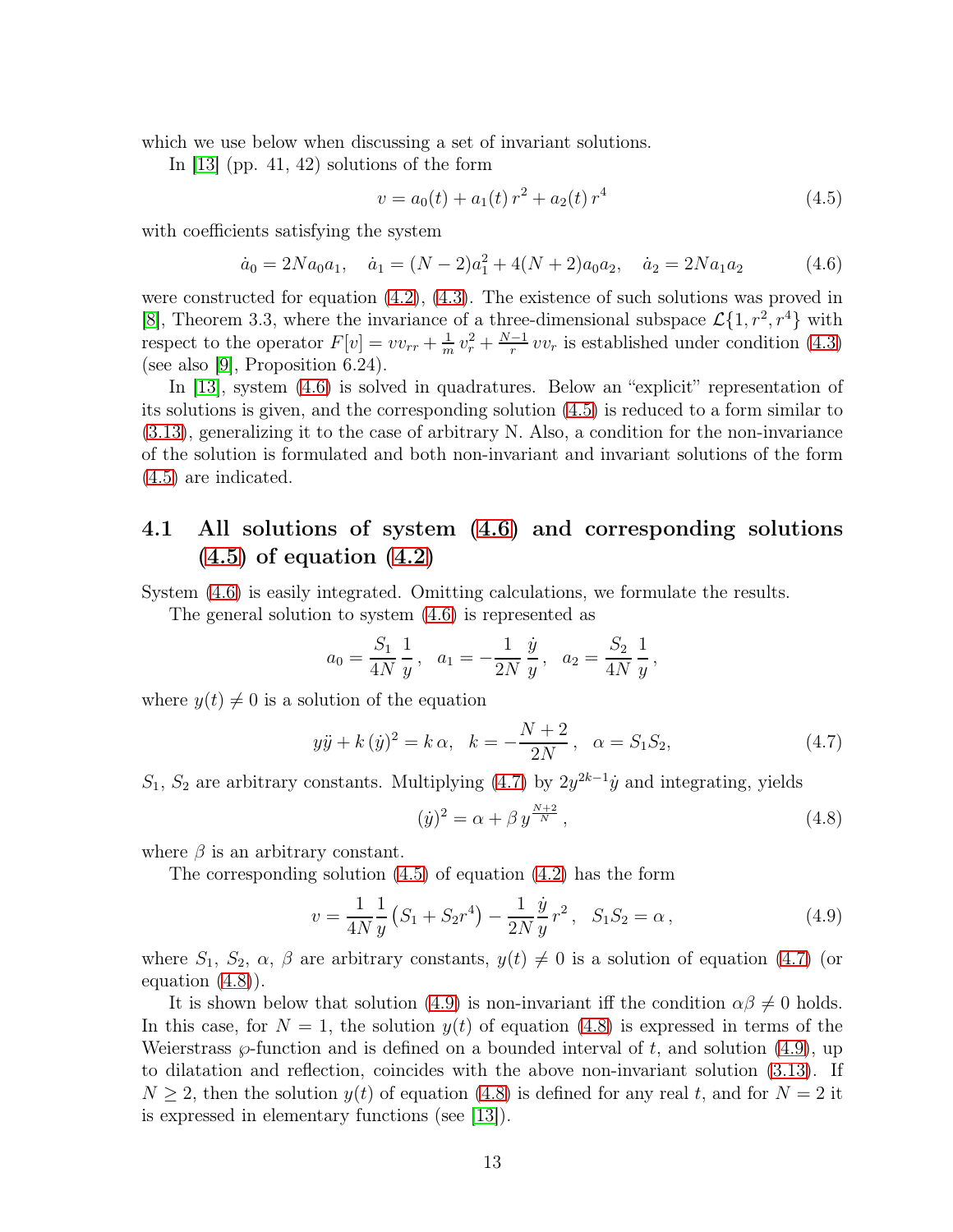#### 4.2 Condition for non-invariance of solutions [\(4.9\)](#page-12-4)

Setting  $a_0 = C_0$ ,  $a_1 = \frac{1}{2}$  $\frac{1}{2}C_2$ ,  $a_2 = \frac{1}{24}C_4$ , we represent solution [\(4.5\)](#page-12-1) in the form similar to  $(1.7):$  $(1.7):$ 

<span id="page-13-0"></span>
$$
v = C_0(t) + \frac{1}{2}C_2(t)r^2 + \frac{1}{24}C_4(t)r^4.
$$
\n(4.10)

In this case, system [\(4.6\)](#page-12-0) takes the form

<span id="page-13-2"></span>
$$
\dot{C}_0 = NC_0 C_2, \quad \dot{C}_2 = \frac{N-2}{2} C_2^2 + \frac{N+2}{3} C_0 C_4, \quad \dot{C}_4 = NC_2 C_4 \tag{4.11}
$$

and its general solution (see [\(4.9\)](#page-12-4)) is written as follows:

<span id="page-13-1"></span>
$$
C_0 = \frac{S_1}{4N} \frac{1}{y}, \quad C_2 = -\frac{1}{N} \frac{\dot{y}}{y}, \quad C_4 = \frac{6S_2}{N} \frac{1}{y}. \tag{4.12}
$$

The algebra of point symmetries of equation [\(4.2\)](#page-11-2) differs for different N. For  $N \geq 3$ this algebra is three-dimensional and has a basis

$$
X_1 = \frac{\partial}{\partial t}, \quad X_2 = t\frac{\partial}{\partial t} - v\frac{\partial}{\partial v}, \quad X_4 = r\frac{\partial}{\partial r} + 2v\frac{\partial}{\partial v}
$$

(the numbering of the operators corresponds to  $(2.1)$ ). For  $N = 2$ , the algebra is fourdimensional: its basis, in addition to operators  $X_1$ ,  $X_2$ ,  $X_4$  includes operator

$$
X_0 = r \ln r \frac{\partial}{\partial r} + 2(\ln r + 1)v \frac{\partial}{\partial v}.
$$

For  $N = 1$ , the algebra is five-dimensional and has basis [\(2.1\)](#page-4-4) (this case was considered above in Section [2\)](#page-4-0).

Acting as in Section [2,](#page-4-0) from the invariance condition for solution [\(4.10\)](#page-13-0), we obtain a system of linear homogeneous equations for the coefficients of a linear combination of the basis operators. The determinant of the matrix of this system (taking into account  $(4.12)$  and  $(4.8)$  has the form

$$
\Delta = 2(N+2)C_0C_4\left(C_2^2 - \frac{2}{3}C_0C_4\right) = 3\frac{N+2}{N^4}\alpha\beta y^{\frac{2}{N}-3} \text{ for } N \ge 2
$$

and

$$
\Delta = 18 C_0 C_4 \left( C_2^2 - \frac{2}{3} C_0 C_4 \right)^2 = 9\alpha \beta^2 \text{ for } N = 1.
$$

In the case  $\Delta \neq 0$ , solution [\(4.10\)](#page-13-0) is non-invariant and hence the condition  $\alpha\beta \neq 0$ is sufficient for non-invariance of solution  $(4.9)$ . Since all solutions obtained from  $(4.9)$ , [\(4.8\)](#page-12-3) for  $\alpha\beta = 0$  are invariant (see Section [\(4.3\)](#page-14-0)), the following statement holds.

**Proposition.** Solution [\(4.9\)](#page-12-4) is *invariant* if  $\alpha\beta = 0$ , and *non-invariant* if  $\alpha\beta \neq 0$ .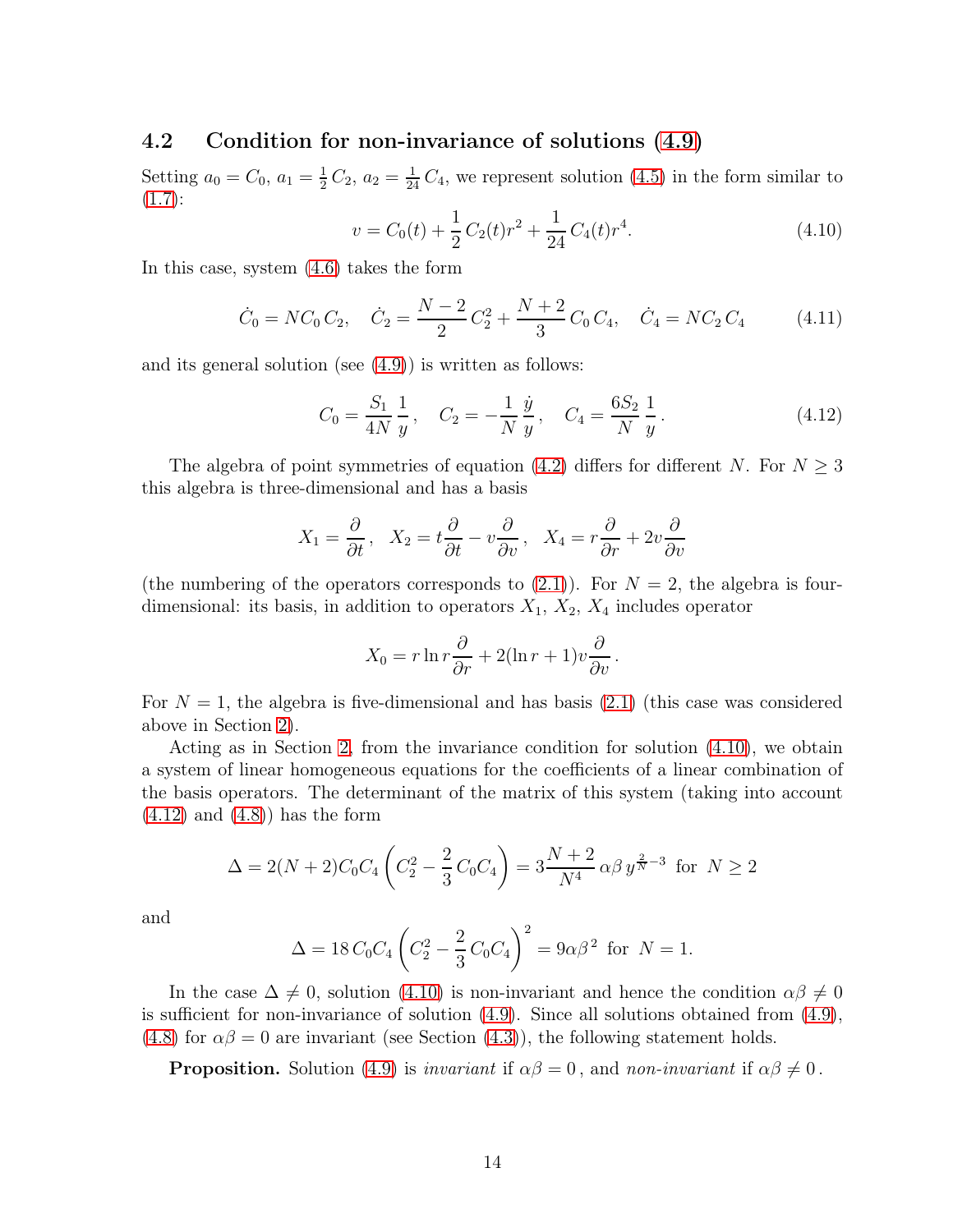#### <span id="page-14-0"></span>4.3 Invariant solutions of the form [\(4.9\)](#page-12-4)

Having solved equation [\(4.8\)](#page-12-3) with  $\alpha \beta = 0$ , we find the corresponding solutions [\(4.9\)](#page-12-4) (where  $S \neq 0$ ,  $A \neq 0$ ,  $S_0$  are arbitrary constants):

1) 
$$
(\alpha = \beta = 0)
$$
  $v = S$ ,  $v = S r^4$ ;  
\n2)  $(\alpha = 0, \beta \neq 0)$  a)  $v = S_0 e^{4At} + Ar^2$ ,  $v = S_0 e^{4At} r^4 + Ar^2$ , if  $N = 2$ ;  
\nb)  $v = S_0 |t|^{\frac{2N}{2-N}} + \frac{1}{2-N} \frac{r^2}{t}$ ,  $v = S_0 |t|^{\frac{2N}{2-N}} r^4 + \frac{1}{2-N} \frac{r^2}{t}$ , if  $N \neq 2$ ;  
\n3)  $(\alpha \neq 0, \beta = 0)$   $v = \frac{1}{4NSt} (r^2 - S)^2$ .

Note that solutions in pairs 1), 2 a) and 2 b) are connected by transformation  $(4.4)$ , and solution 3) is transformed by [\(4.4\)](#page-11-4) into a solution of the same type, but with the replacement  $S \to 1/S$ .

It is seen that all these solutions are invariant. They are all known. In particular, solutions 2 b) correspond to the solution of the "instantaneous source" and the "dipole" solution of equation  $(4.1)$ , see [\[19\]](#page-25-10), [\[2,](#page-24-2) [3,](#page-24-3) [11\]](#page-25-11), as well as [\[12,](#page-25-1) [13\]](#page-25-2) and the references therein.

#### 4.4 Remark on the second derivatives of  $C_i(t)$

By virtue of system [\(4.11\)](#page-13-2), for the second derivatives of the functions  $C_i(t)$  we obtain

$$
\ddot{C}_i = \mu \, \dot{C}_i + \nu \, C_i, \quad i = 0, 2, 4 \,, \tag{4.13}
$$

where

<span id="page-14-1"></span>
$$
\mu = 2(N - 1)C_2, \quad \nu = N\left(\frac{N + 2}{3}C_0C_4 - \frac{N - 2}{2}C_2^2\right). \tag{4.14}
$$

Therefore, all the functions  $C_0$ ,  $C_2$  and  $C_4$  satisfy the same second-order equation

<span id="page-14-2"></span>
$$
\ddot{C} = \mu \dot{C} + \nu C. \tag{4.15}
$$

Hence, the phase trajectories of system [\(4.11\)](#page-13-2) are planar curves. (This is also seen from formulas [\(4.12\)](#page-13-1)). Note that dynamical systems with a similar property appeared in [\[6\]](#page-25-12) when studying three-dimensional equations admitting the so-called "central quadric ansatz".

In the particular case  $N = 1$  from [\(4.14\)](#page-14-1) we obtain  $\mu = 0$  and  $\nu = C_0 C_4 + \frac{1}{2} C_2^2$  in accordance with formulas [\(3.1\)](#page-5-2), [\(3.2\)](#page-5-1) written for  $C_1 = C_3 = 0$ .

Taking into account [\(4.12\)](#page-13-1), the coefficients  $\mu$  and  $\nu$  can be represented in the form

<span id="page-14-3"></span>
$$
\mu = -\frac{2(N-1)}{N} \frac{\dot{y}}{y},
$$
  

$$
\nu = \frac{1}{2Ny^2} \left( (N+2)\alpha - (N-2)\dot{y}^2 \right) = \frac{1}{N} \left( \frac{2\alpha}{y^2} - \beta \frac{N-2}{2} y^{\frac{2}{N}-1} \right),
$$
\n(4.16)

where  $y(t)$  is a solution to equation [\(4.8\)](#page-12-3). For  $\beta \neq 0$ , the functions  $1/y$  and  $\dot{y}/y$  form a fundamental system of solutions to equation [\(4.15\)](#page-14-2), [\(4.16\)](#page-14-3).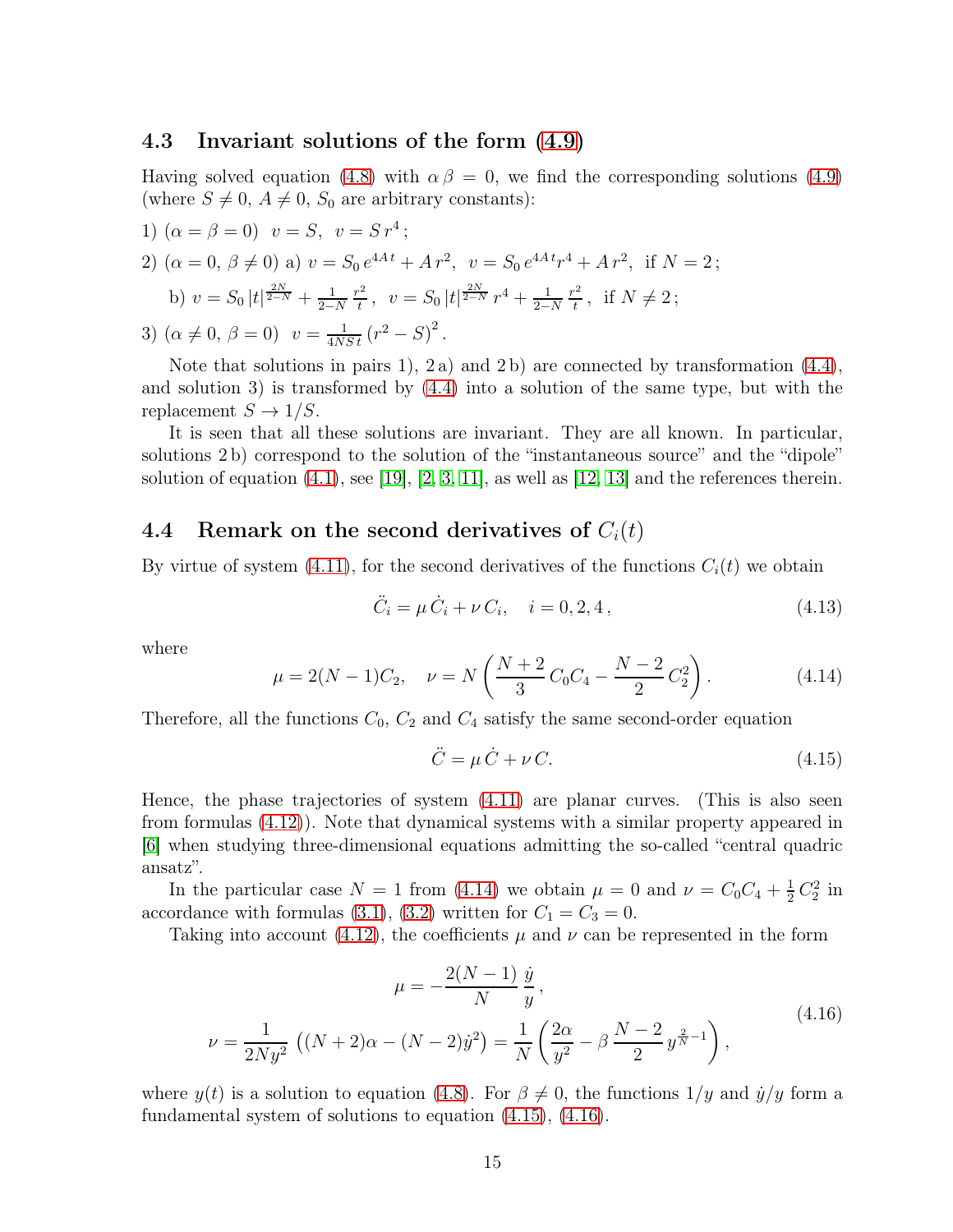### <span id="page-15-0"></span>5 Investigation of non-invariant solutions [\(3.13\)](#page-9-1)

In this section we present a detailed study of all types of non-invariant solutions described by formula [\(3.13\)](#page-9-1).

It was noted above that  $(3.13)$  is reduced by transformation  $(3.12)$  to the form  $(3.15)$ , which can be rewritten as

<span id="page-15-2"></span>
$$
v = \frac{\delta}{4P} \left( x^4 - 2 \delta \dot{P} x^2 - g_3 \right) = \frac{\delta}{4P} \left[ \left( x^2 - \delta \dot{P} \right)^2 - 4P^3 \right]. \tag{5.1}
$$

Taking into account dilation [\(3.11\)](#page-8-2), we assume that  $g_3 = \pm 1$ .

We will be interested in the values of the arguments for which condition

<span id="page-15-1"></span>
$$
v(x,t) > 0\tag{5.2}
$$

is satisfied and, thus, function [\(1.4\)](#page-1-5),  $u(x,t) = (v(x,t))^{-3/4}$ , is defined.

Consider two cases,  $g_3 < 0$  and  $g_3 > 0$ , with subcases corresponding to the choice  $\delta = -1$  or  $\delta = 1$ . In each case, for clarity, we present the graphs of both functions  $v(x, t)$ and  $u(x, t)$ .

To obtain the asymptotics of solutions, we use the known expansions:

$$
P(t) = \frac{1}{t^2} + \frac{g_3}{28}t^4 + o(t^4) \text{ as } t \to 0 \text{ and}
$$
  
\n
$$
P(t) = \frac{1}{(t - \tau)^2} + \frac{g_3}{28}(t - \tau)^4 + o((t - \tau)^4) \text{ as } t \to \tau \text{ (} \tau \text{ is the period of } P(t) \text{).}
$$

If  $g_3 < 0$ , then  $P(t)$  has two zeros on  $(0, \tau)$ :  $t_{01} = \tau/3$  and  $t_{02} = 2\tau/3$ , and

$$
P(t) = (-1)^{i}(-g_3)^{1/2}(t - t_{0i}) + \frac{1}{2}(-g_3)(t - t_{0i})^4 + o((t - t_{0i})^4)
$$
 as  $t \to t_{0i}$ ,  $i = 1, 2$ .  
Note that  $\tau \approx 5,2999$  for  $g_3 = -1$  and  $\tau \approx 3,0599$  for  $g_3 = 1$ .

#### I. Case  $g_3 < 0$

In accordance with Remark 1 from Section [3.3,](#page-6-1) three intervals for t should be considered:  $(0, \tau/3), (\tau/3, 2\tau/3), (2\tau/3, \tau)$ . However, some of these cases can be excluded, since condition [\(5.2\)](#page-15-1) is violated for them.

Namely: for  $\delta = -1$ ,  $t \in (2\tau/3, \tau)$ , the inequalities  $P(t) > 0$  and  $\dot{P}(t) > 0$  hold, and from [\(5.1\)](#page-15-2) we obtain  $v = -\frac{1}{4R}$ 4P  $\left[ (x^2 + P)^2 - 4P^3 \right] < 0$ , since

$$
(x^2 + \dot{P})^2 - 4P^3 \ge \dot{P}^2 - 4P^3 = -g_3 > 0
$$
;

and for  $\delta = 1$ ,  $t \in (\tau/3, 2\tau/3)$ , we have  $P(t) < 0$ , and from [\(5.1\)](#page-15-2) it follows that  $v < 0$ .

Hence, it remains to consider four possibilities:  $\delta = -1, t \in (0, \tau/3)$  or  $t \in (\tau/3, 2\tau/3)$ , and  $\delta = 1, t \in (0, \tau/3)$  or  $t \in (2\tau/3, \tau)$ .

**I. 1. 1.**  $\delta = -1, t \in (0, \tau/3)$ . Then  $P(t) > 0, P(t) < 0$  and from [\(5.1\)](#page-15-2) we obtain

$$
v = -\frac{1}{4P} \left( x^2 - \sigma_1 \right) \left( x^2 - \sigma_2 \right),
$$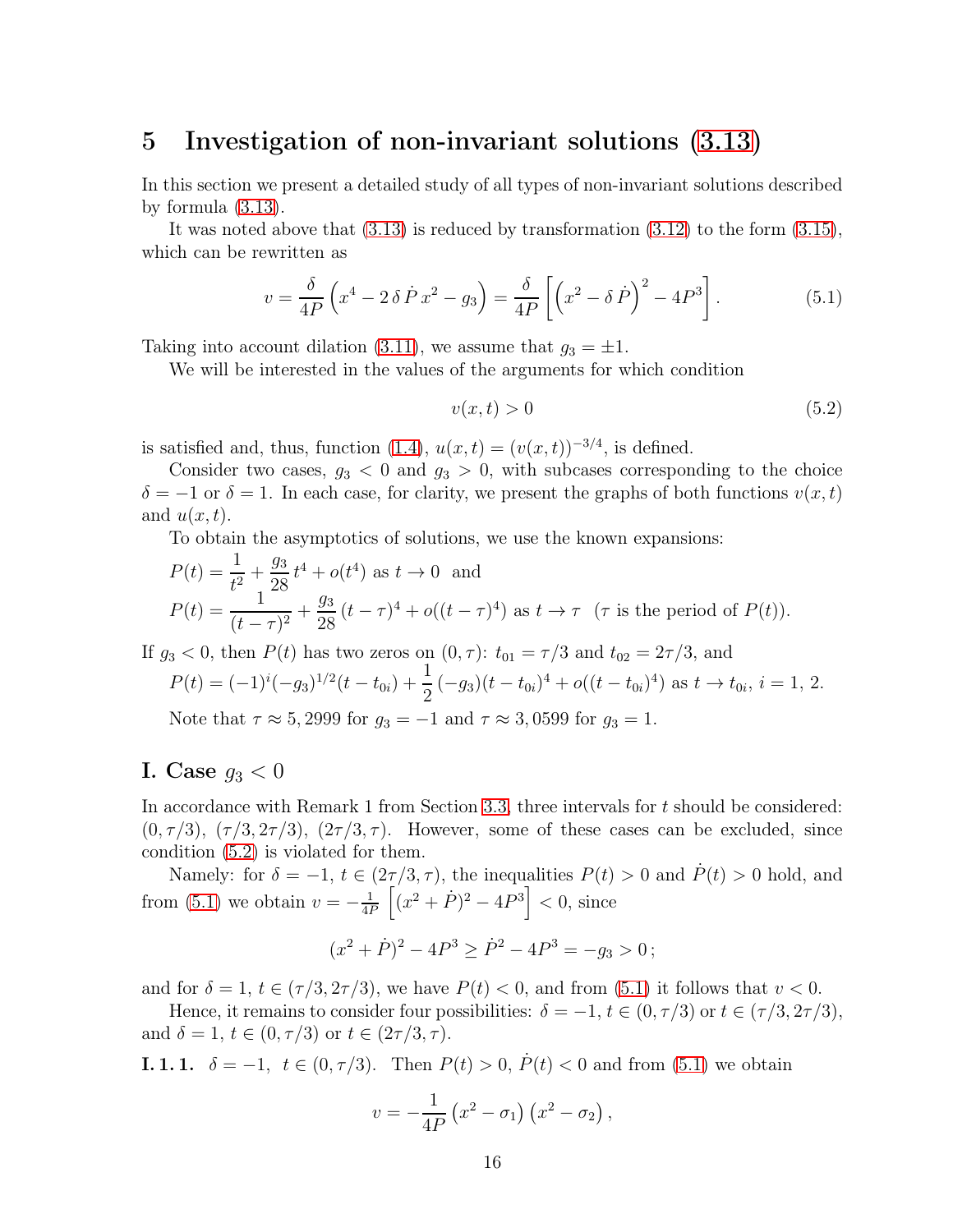where

$$
\sigma_1(t) = -\dot{P} - 2P^{3/2}, \quad \sigma_2 = -\dot{P} + 2P^{3/2}, \quad \sigma_1 < \sigma_2.
$$

Since  $\sigma_1 \sigma_2 = \dot{P}^2 - 4P^3 = -g_3 > 0$  and  $\sigma_1 + \sigma_2 = -2\dot{P} > 0$ , then  $\sigma_1, \sigma_2 > 0$ . Condition  $(5.2)$  is met if  $x \in (-\sigma_2^{1/2})$  $\frac{1}{2}$ ,  $-\sigma_1^{1/2}$  $\binom{1/2}{1}$   $\cup$   $\binom{\sigma^{1/2}}{1}$  $\frac{1/2}{1}, \frac{\sigma_2^{1/2}}{2}$  $\binom{1}{2}$ .

<span id="page-16-0"></span>Figure [1](#page-16-0) shows the graphs of solutions  $v(x, t)$  and  $u(x, t)$  for values of t satisfying the condition  $0 < t_1 < t_2 < t_3 < \tau/3$ . The dotted curves represent geometric places of local maxima of the function  $v$  and, accordingly, local minima of the function  $u$ .



Figure 1. Case I.1.1:  $g_3 = -1, \delta = -1, t \in (0, \tau/3)$ 

Since the functions v and u are even in x, consider the values  $x > 0$ .

When t changes from 0 to  $\tau/3$  the interval  $X(t) = (\sigma_1^{1/2})$  $\frac{1/2}{1}, \frac{\sigma_2^{1/2}}{2}$  $\binom{1}{2}$  monotonically contracts from  $(0, +\infty)$  to point 1. As  $t \to +0$ , for any fixed  $x \neq 0$ , we have  $u(x, t) \to +0$ . As  $t \to \tau/3 - 0$ , the following holds  $(t_0 = \tau/3)$ :

$$
|X(t)| = \sigma_2^{1/2} - \sigma_1^{1/2} \sim 2(t_0 - t)^{3/2} \to 0, \quad \min_{X(t)} u(x, t) \sim (t_0 - t)^{-3/2} \to +\infty,
$$

Therefore, solution  $u(x, t)$  describes a kind of blow-up regime: in a finite time the interval  $X(t)$  contracts to a point, and the minimum of  $u(x, t)$  on this interval tends to infinity.

**I. 1. 2.**  $\delta = -1$ ,  $t \in (\tau/3, 2\tau/3)$ . Then  $P(t) < 0$  and condition [\(5.2\)](#page-15-1) is met for all  $x \in (-\infty, +\infty).$ 

Figure [2](#page-17-0) shows the graphs of solutions  $v(x, t)$  and  $u(x, t)$  for values of t satisfying the condition  $\tau/3 < t_1 < t_2 < t_3 = \tau/2 < t_4 < t_5 < 2\tau/3$ .

At  $t = \tau/2$ , the solution profiles change qualitatively: for  $t < \tau/2$  they have three extrema, and for  $t \geq \tau/2$  – only one extremum. The dotted curves in Figure [2](#page-17-0) are geometric places of local minima of the function  $v$  and local maxima of the function  $u$  at  $t < \tau/2$ .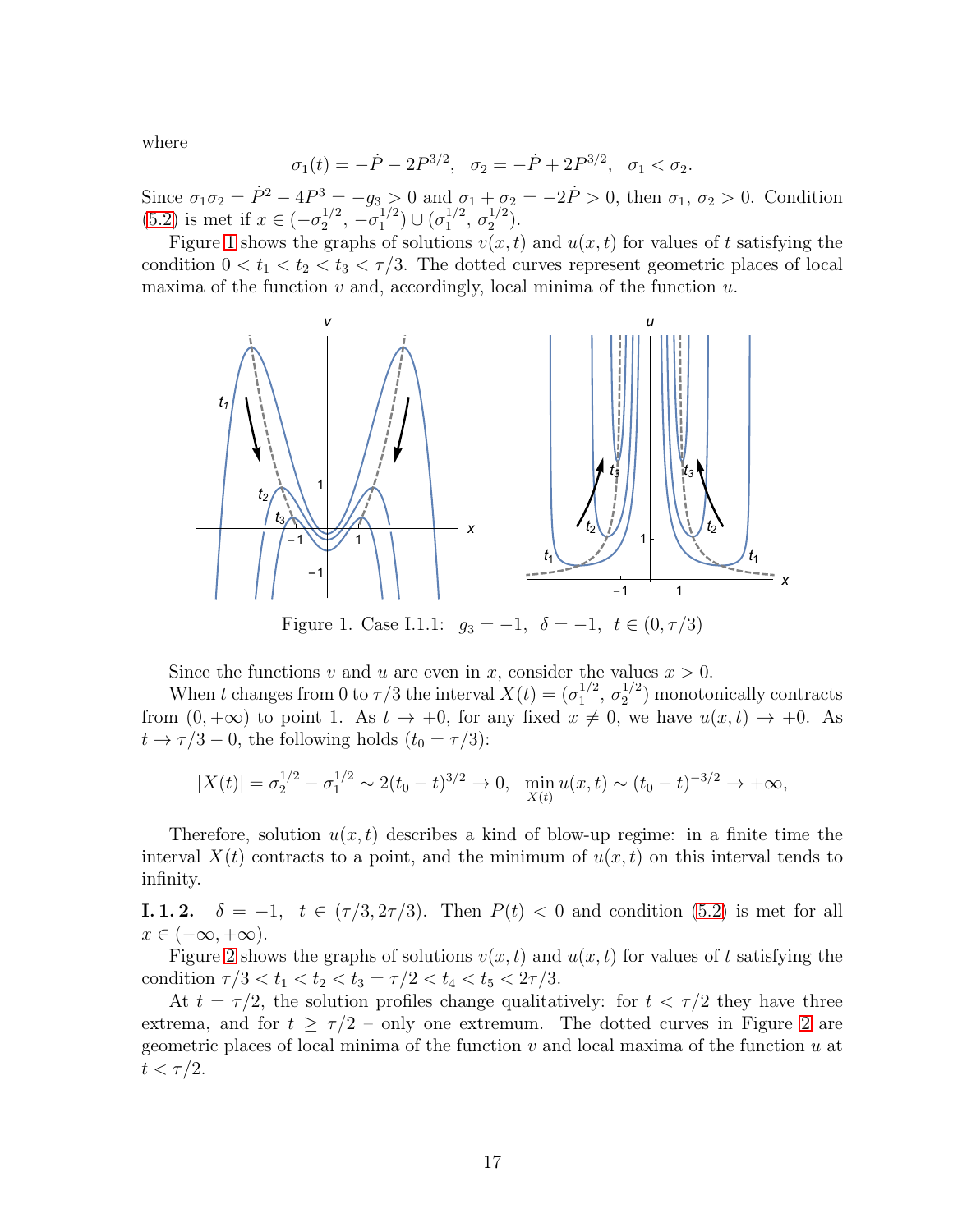As  $t \to \tau/3 + 0$ , for any fixed x, we have

$$
u(x,t) \to \begin{cases} +\infty, & x = \pm 1, \\ -0, & x \neq \pm 1. \end{cases}
$$

<span id="page-17-0"></span>As  $t \to 2\tau/3 - 0$ , the function  $u(x, t)$  uniformly tends to zero on  $\mathbb{R}$ .



Figure 2. Case I.1.2:  $g_3 = -1, \delta = -1, t \in (\tau/3, 2\tau/3)$ 

**I. 2. 1.**  $\delta = 1, t \in (0, \tau/3)$ . Then  $P(t) > 0, P(t) < 0$  and from [\(5.1\)](#page-15-2) we obtain  $v(x,t) >$ 1 4P  $\left[ \dot{P}^{2}-4P^{3}\right] =-% \frac{1}{2}P^{3} \left[ \dot{P}^{2}-4P^{3}\right] =-% \frac{1}{2}P^{3} \left[ \dot{P}^{2}-4P^{3}\right] =$  $\overline{g_3}$ 4P  $> 0,$ 

<span id="page-17-1"></span>that is, condition [\(5.2\)](#page-15-1) is met for all  $x \in (-\infty, +\infty)$ .



Figure 3. Case I. 2.1:  $g_3 = -1, \delta = 1, t \in (0, \tau/3)$ 

Figure [3](#page-17-1) shows the graphs of solutions  $v(x, t)$  and  $u(x, t)$  for values of t satisfying the condition  $0 < t_1 < t_2 < \cdots < t_5 < \tau/3$ .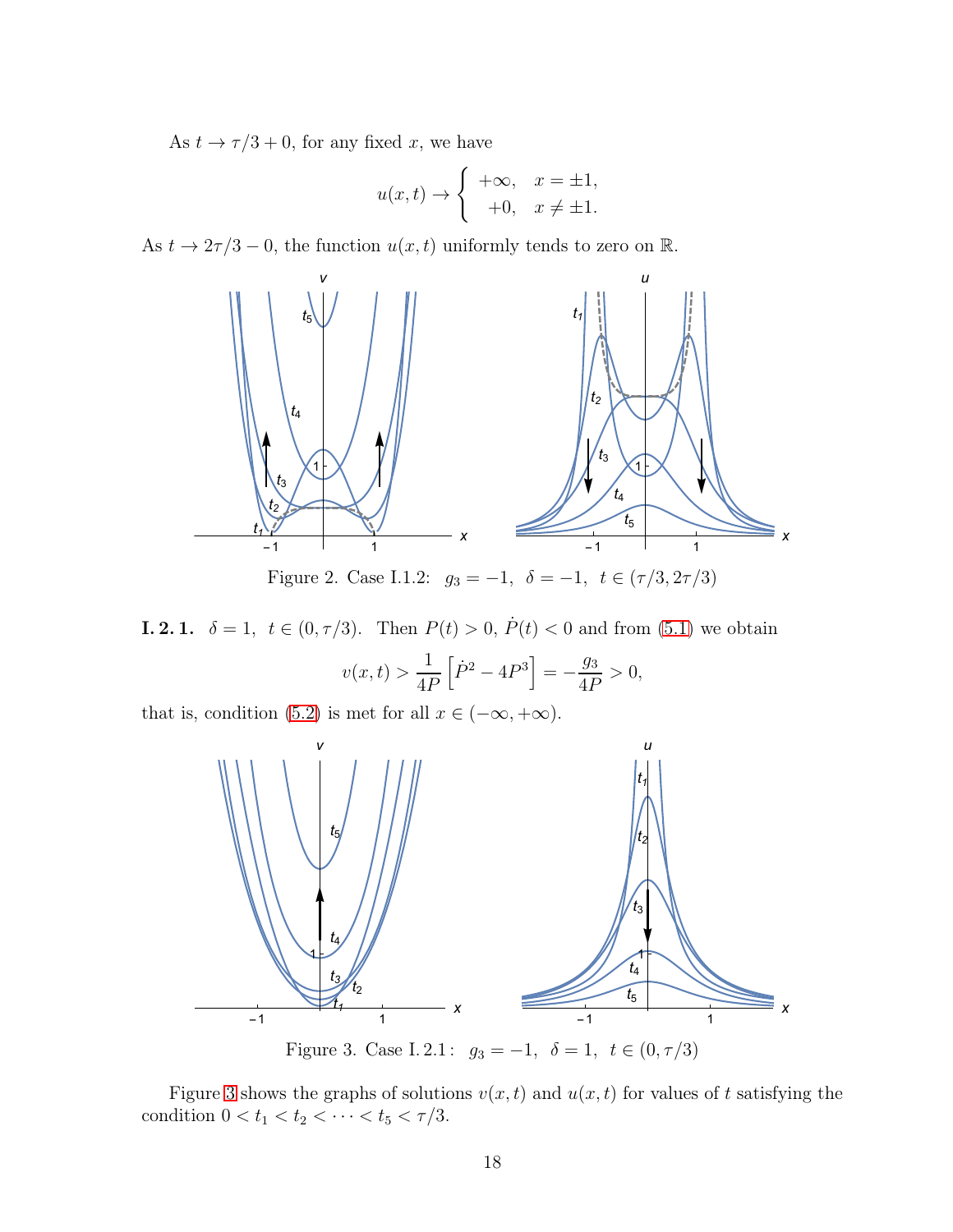As  $t \to +0$ , for any fixed x we have:

$$
u(x,t) \to \begin{cases} +\infty, & x = 0, \\ -0, & x \neq 0. \end{cases}
$$

As  $t \to \tau/3 - 0$ , the function  $u(x, t)$  uniformly tends to zero on R.

**I. 2. 2.**  $\delta = 1, t \in (2\tau/3, \tau)$ . Then  $P(t) > 0, P(t) > 0$  and from [\(5.1\)](#page-15-2) we obtain

$$
v = \frac{1}{4P} (x^2 - \sigma_1) (x^2 - \sigma_2),
$$

where

$$
\sigma_1(t) = \dot{P} - 2P^{3/2}, \quad \sigma_2(t) = \dot{P} + 2P^{3/2}
$$

and  $0 < \sigma_1 < \sigma_2$  (as in case I.1.1).

Condition [\(5.2\)](#page-15-1) is met if  $x \in (-\infty, -\sigma_2^{1/2})$  $\binom{1/2}{2}$   $\cup$   $\left(-\sigma_1^{1/2}\right)$  $\frac{1}{2}$ ,  $\sigma_1^{1/2}$  $\binom{1/2}{1}$   $\cup$   $\left(\sigma_2^{1/2}\right)$  $\frac{1}{2}$ ,  $+\infty$ ).

<span id="page-18-0"></span>Figure [4](#page-18-0) shows the graphs of solutions  $v(x, t)$  and  $u(x, t)$  for values of t satisfying the condition  $2\tau/3 < t_1 < t_2 < \tau$ . The dotted curve in the left figure is a geometric place of local minima of the function  $v$ .



Figure 4. Case I. 2.2:  $g_3 = -1, \delta = 1, t \in (2\tau/3, \tau)$ 

When t changes from  $2\tau/3$  to  $\tau$ ,  $\sigma_1(t)$  decreases monotonically from 1 to 0, and  $\sigma_2(t)$ increases from 1 to  $+\infty$ . Thus, the interval  $X(t) = (-\sigma_1^{1/2})$  $\frac{1/2}{1}, \frac{\sigma_1^{1/2}}{1}$  $\binom{1}{1}$  contracts from  $(-1,1)$ to point 0. As  $t \to \tau - 0$ , we have  $\sigma_1^{1/2} \sim \frac{1}{2}$  $\frac{1}{2}(\tau - t)^{3/2} \to 0$ ,  $\sigma_2^{1/2} \sim 2(\tau - t)^{-3/2} \to +\infty$ , and

$$
\min_{X(t)} u(x,t) \sim 2^{3/2} (t_0 - t)^{-3/2} \to +\infty,
$$

Solution  $u(x, t)$  describes a blow-up regime similar to I.1.1: in a finite time interval  $X(t)$  contracts to a point, and the minimum of  $u(x, t)$  on this interval tends to infinity.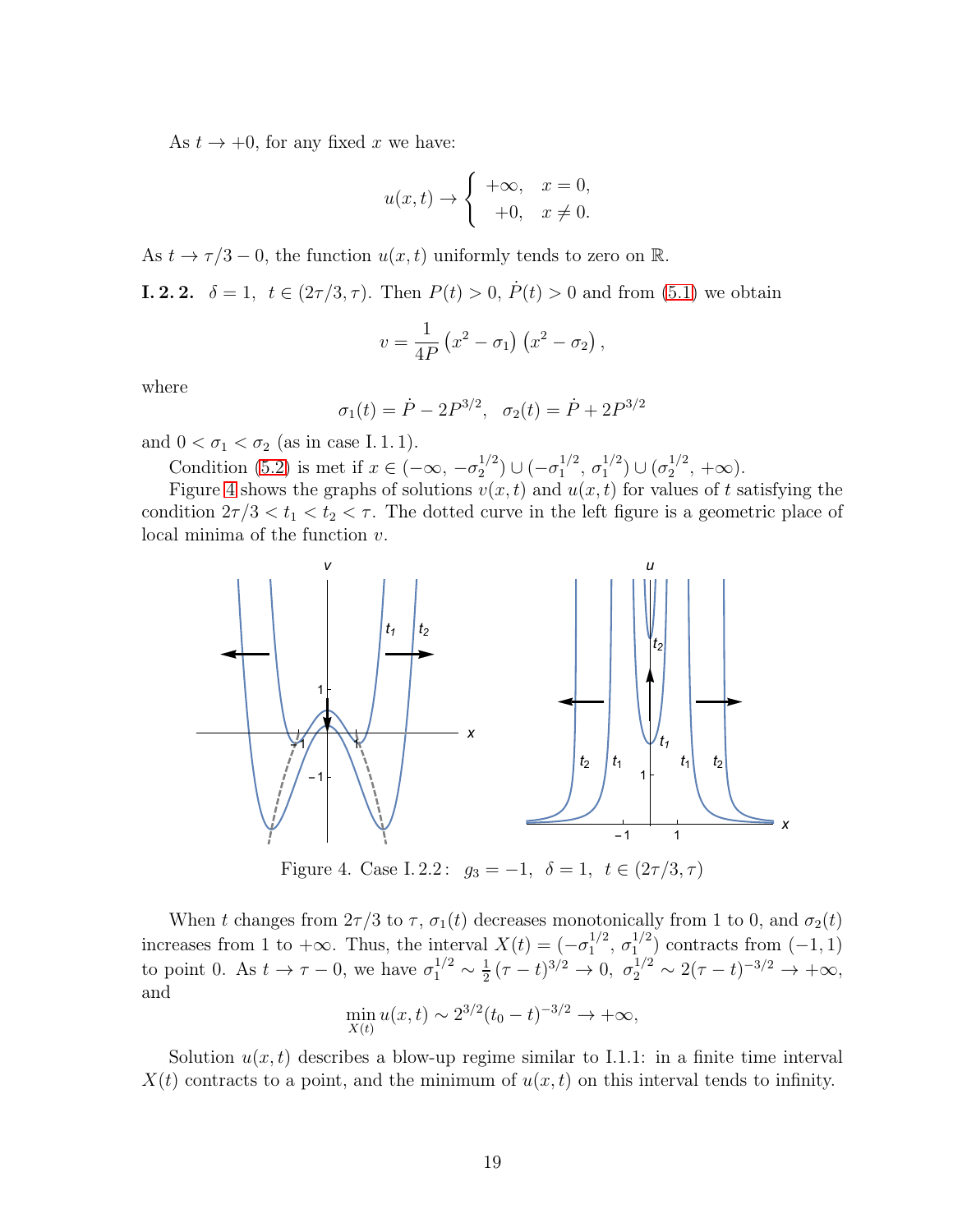#### II. Case  $g_3 > 0$

In this case, the function  $P(t)$  is defined and positive on the interval  $(0, \tau)$ . From [\(5.1\)](#page-15-2) we obtain

$$
v = \frac{\delta}{4P} \left[ \left( x^2 - \delta \dot{P} \right)^2 - 4P^3 \right] = \frac{\delta}{4P} \left( x^2 - \sigma_1 \right) \left( x^2 - \sigma_2 \right),
$$

where

$$
\sigma_1(t) = \delta \dot{P} - 2P^{3/2}, \quad \sigma_2(t) = \delta \dot{P} + 2P^{3/2},
$$

and, since  $\sigma_1 \sigma_2 = \dot{P}^2 - 4P^3 = -g_3 < 0$ , we have  $\sigma_1 < 0 < \sigma_2$ .

Condition [\(5.2\)](#page-15-1) takes the form  $\delta(x^2 - \sigma_2) > 0$ , that is, we need to consider two possibilities:  $\delta = -1$ ,  $|x| < \sigma_2^{1/2}$  and  $\delta = 1$ ,  $|x| > \sigma_2^{1/2}$ .

**II. 1.**  $\delta = -1, x \in (-\sigma_2^{1/2})$  $\frac{1}{2}$ ,  $\sigma_2^{1/2}$  $2^{1/2}$ ). Figure [5](#page-19-0) shows the graphs of solutions  $v(x, t)$  and  $u(x, t)$  for values of t satisfying the condition  $0 < t_1 < t_2 < t_3 = \frac{\tau}{2} < t_4 < \tau$ .

At  $t = \tau/2$ , the solution profiles change qualitatively: for  $t < \tau/2$ , they have three extrema, and for  $t \geq \tau/2$  – only one extremum. The dotted curves in Figure [5](#page-19-0) are geometric places of local maxima of the function  $v$  and local minima of the function  $u$  at  $t < \tau/2$ .

<span id="page-19-0"></span>

Figure 5. Case II. 1:  $g_3 = 1, \delta = -1, t \in (0, \tau)$ 

When t changes from 0 to  $\tau$ , the interval  $X(t) = \left(-\frac{\sigma_2^{1/2}}{2}\right)^n$  $\frac{1}{2}$ ,  $\sigma_2^{1/2}$  $2^{1/2}$ ) monotonically contracts from  $(-\infty, +\infty)$  to point 0. As  $t \to +0$ , we have  $u(x, t) \to +0$  for any fixed  $x \neq 0$ , and  $u(0, t) \rightarrow +\infty$ . As  $t \rightarrow \tau - 0$ , we obtain:

$$
|X(t)| = 2\sigma_2^{1/2} \sim (\tau - t)^{3/2} \to 0, \quad \min_{X(t)} u(x, t) \sim 2^{3/2} (\tau - t)^{-3/2} \to +\infty.
$$

Solution  $u(x, t)$  describes a blow-up regime similar to I.2.2 (and I.1.1): in a finite time interval  $X(t)$  contracts to a point, and the minimum of  $u(x, t)$  on this interval tends to infinity.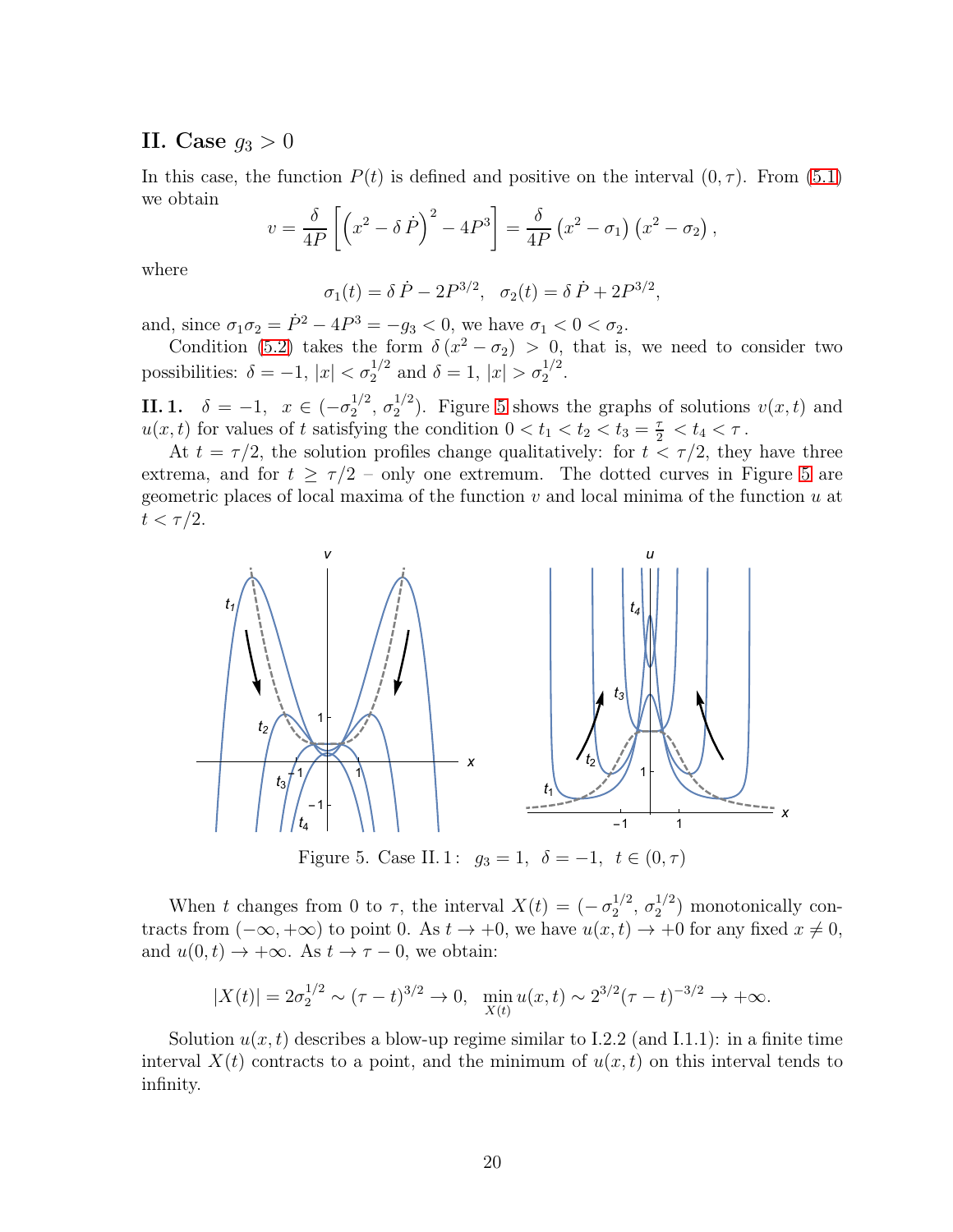**II. 2.**  $\delta = 1, x \in (-\infty, -\sigma_2^{1/2})$  $\binom{1/2}{2} \cup (\sigma_2^{1/2})$  $2^{1/2}$ ,  $+\infty$ ). Figure [6](#page-20-1) shows the graphs of solutions  $v(x, t)$  and  $u(x, t)$  for values of t satisfying the condition  $0 < t_1 < t_2 = \frac{\tau}{2} < t_3 < t_4 < \tau$ . At  $t = \tau/2$ , the profiles of solution  $v(x, t)$  change qualitatively: for  $t \leq \tau/2$  they have one extremum, and for  $t > \tau/2$  – three extrema.

<span id="page-20-1"></span>

Figure 6. Case II. 2:  $g_3 = 1, \delta = 1, t \in (0, \tau)$ 

The function  $\sigma_2(t) = \dot{P} + 2P^{3/2}$  increases monotonically on the interval  $(0, \tau)$ , and  $\sigma_2(+0) = +0, \ \sigma_2(\tau - 0) = +\infty.$  When t changes from 0 to  $\tau$ , the set  $(-\infty, -\sigma_2^{1/2})$  $\binom{1}{2}$  ∪  $(\sigma_2^{1/2}$  $2^{1/2}$ ,  $+\infty$ ) monotonically "contracts" from  $(-\infty,0) \cup (0,+\infty)$  to the empty set. As  $t \to +0$ , we have  $u(x, t) \to +0$  for any fixed  $x \neq 0$ .

Summarizing, we note that in all the cases considered in this section, solutions exist for a finite time and, at any fixed t, are defined for  $x \in X(t)$ , where  $X(t)$  is the union of some intervals in R.

In cases I.1.1 and II.1, peculiar blow-up regimes are realized: as t increases, the set  $X(t)$  contracts to separate points, while the minimum of the solution  $u(x, t)$  on  $X(t)$ tends to  $+\infty$ . Solution I.2.2 can be interpreted similarly. In cases I.1.2 and I.2.1, for any admissible t, the set  $X(t)$  coincides with R, and  $u(x, t)$  tends to +0 uniformly, fading out in a finite time (although equation [\(1.3\)](#page-1-0) has no zero solution).

Despite their peculiarity, the solutions obtained may be of interest to specialists studying blow-up in nonlinear evolution equations.

#### <span id="page-20-0"></span>6 King's solutions to equation [\(1.2\)](#page-1-4) with  $N=1$ ,  $m=-\frac{3}{2}$ 2

The next interesting example from [\[13\]](#page-25-2) is related to the equation

<span id="page-20-3"></span>
$$
u_t = (u^{-3/2} u_x)_x,\t\t(6.1)
$$

which, by substituting  $u = v^{-2/3}$ , is reduced to the quadratic form

<span id="page-20-2"></span>
$$
v_t = v v_2 - \frac{2}{3} v_1^2. \tag{6.2}
$$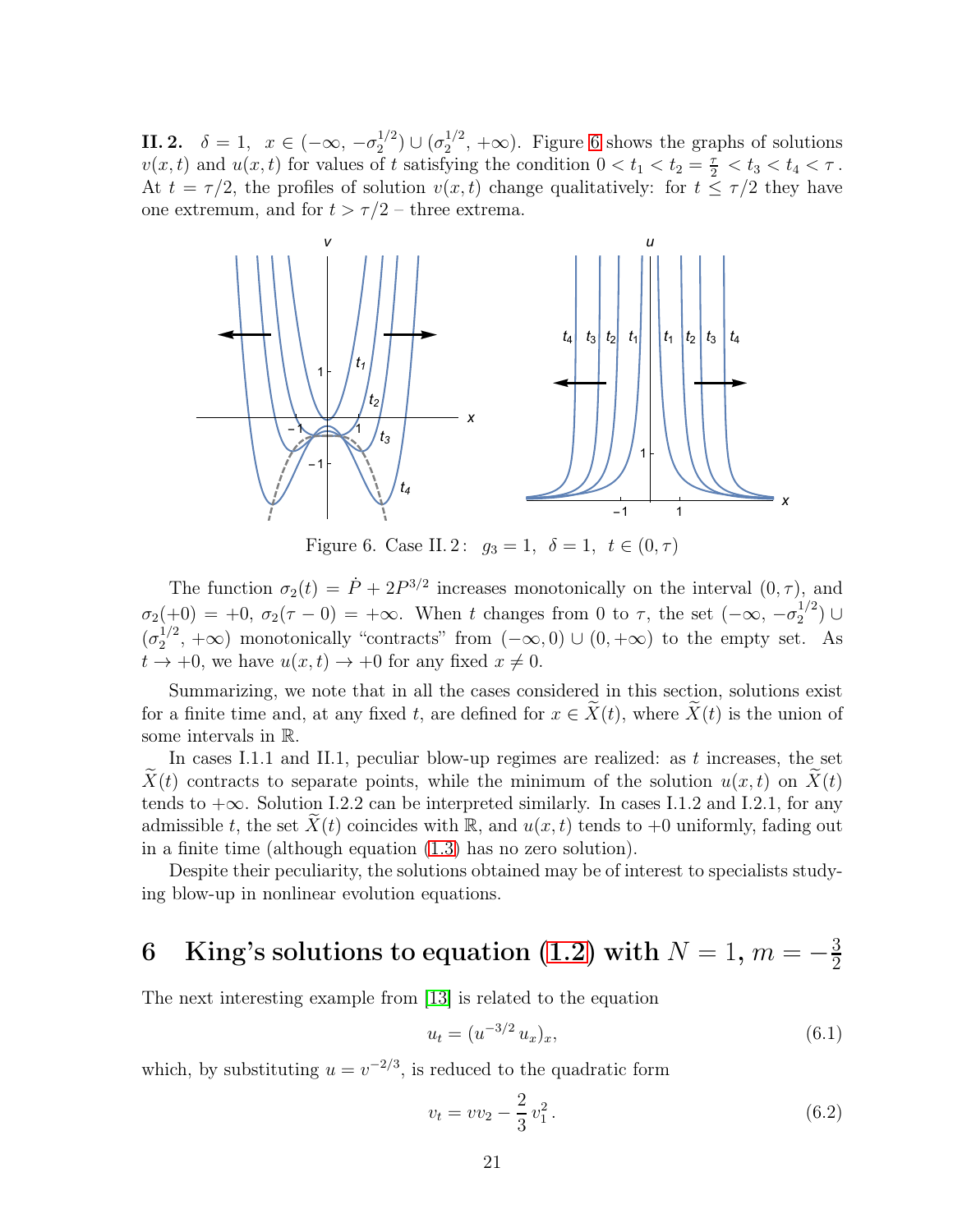The operator  $F[v] = vv_2 - \frac{2}{3}$  $\frac{2}{3}v_1^2$  possesses a four-dimensional invariant subspace  $W_4$  =  $\mathcal{L}{1, x, x^2, x^3}$ . As a consequence, equation [\(6.2\)](#page-20-2) has polynomial solutions

<span id="page-21-1"></span>
$$
v = C_0(t) + C_1(t)x + \frac{1}{2}C_2(t)x^2 + \frac{1}{6}C_3(t)x^3
$$
\n(6.3)

with coefficients satisfying the system

<span id="page-21-0"></span>
$$
\dot{C}_0 = C_0 C_2 - \frac{2}{3} C_1^2, \qquad \dot{C}_1 = C_0 C_3 - \frac{1}{3} C_1 C_2, \n\dot{C}_2 = \frac{2}{3} C_1 C_3 - \frac{1}{3} C_2^2, \quad \dot{C}_3 = 0.
$$
\n(6.4)

In [\[13\]](#page-25-2), non-invariant solutions to equation  $(6.2)$  on  $W_4$  are constructed in quadratures. We will obtain an explicit representation for these solutions and justify their non-invariance. Note that the "method of differentiation" applied above to [\(1.8\)](#page-1-2) does not work in the case of system [\(6.4\)](#page-21-0). Following [\[13\]](#page-25-2), we will solve this system by reducing its order using symmetries.

## 6.1 All solutions of system [\(6.4\)](#page-21-0) and corresponding solutions  $(6.3)$  of equation  $(6.2)$

Equation [\(6.2\)](#page-20-2) possesses a four-dimensional algebra of point symmetries with the basis

<span id="page-21-2"></span>
$$
X_1 = \frac{\partial}{\partial t}, \quad X_2 = \frac{\partial}{\partial x}, \quad X_3 = x\frac{\partial}{\partial x} + 2v\frac{\partial}{\partial v}, \quad X_4 = t\frac{\partial}{\partial t} - v\frac{\partial}{\partial v}.
$$
 (6.5)

Algebra [\(6.5\)](#page-21-2) induces the symmetry algebra  $\{Y_1, \ldots, Y_4\}$  of system [\(6.4\)](#page-21-0). To reduce the order of system [\(6.4\)](#page-21-0), one can use the operator

$$
Y_2 = C_1 \frac{\partial}{\partial C_0} + C_2 \frac{\partial}{\partial C_1} + C_3 \frac{\partial}{\partial C_2},
$$

corresponding to  $X_2$ . Its invariants (independent if  $C_3 \neq 0$ ) are:

<span id="page-21-3"></span>
$$
I_1 = \frac{1}{9} \left( C_2^2 - 2C_1 C_3 \right), \ I_2 = -\frac{2}{9} \left( \frac{1}{3} C_2^3 - C_1 C_2 C_3 + C_0 C_3^2 \right), \ I_3 = C_3. \tag{6.6}
$$

On the solutions of system [\(6.4\)](#page-21-0), we obtain

<span id="page-21-5"></span>
$$
\dot{I}_1 = I_2, \quad \dot{I}_2 = 6 I_1^2,\tag{6.7}
$$

and, therefore,  $I_1$  satisfies the equation

<span id="page-21-4"></span>
$$
\dot{I}_1^2 = 4 I_1^3 - g_3, \quad g_3 = const.
$$
\n(6.8)

The third equation of system [\(6.4\)](#page-21-0) takes the form

<span id="page-21-6"></span>
$$
\dot{C}_2 = -3I_1,\t\t(6.9)
$$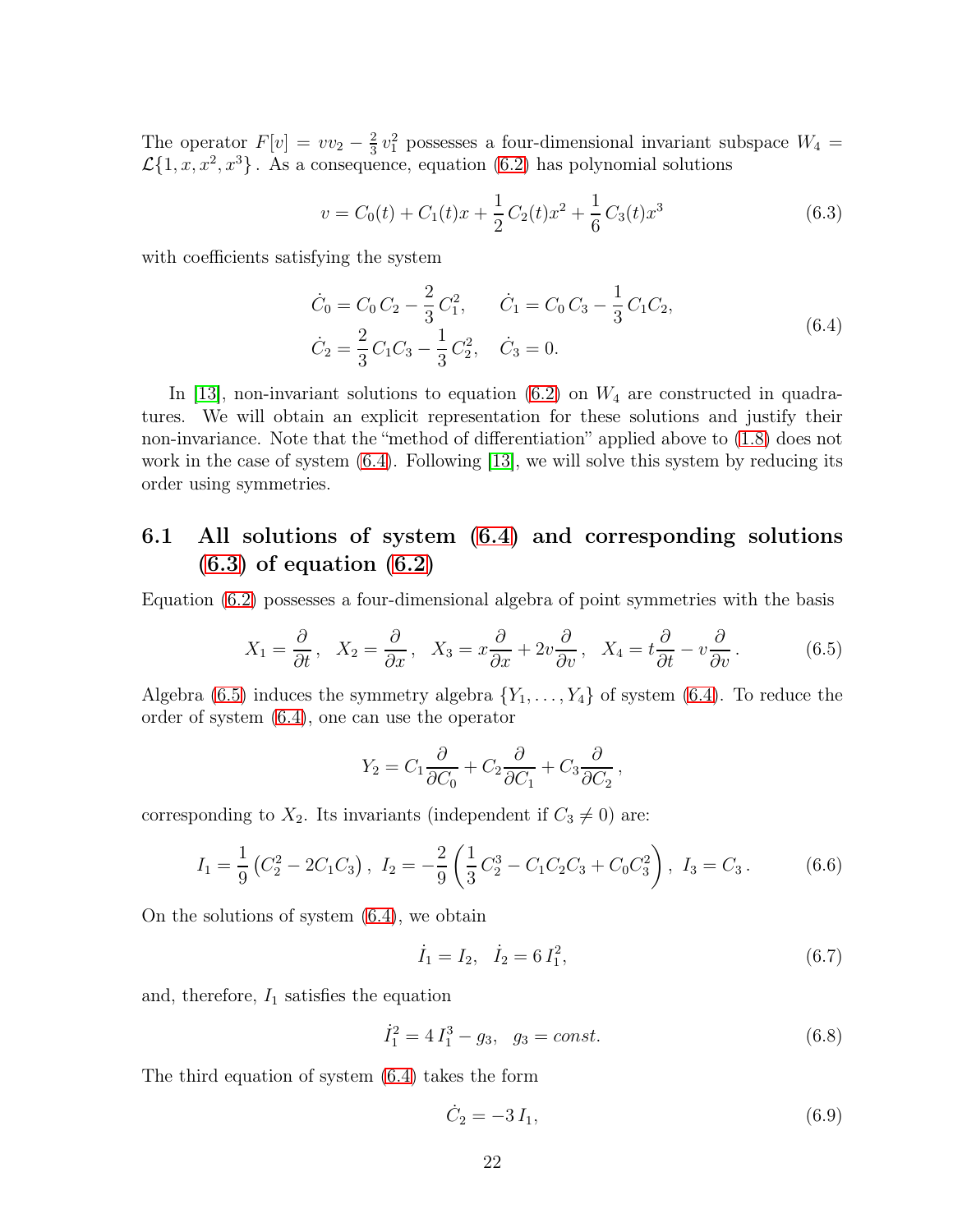while its fourth equation yields  $C_3 = const.$ 

Consider two cases:  $C_3 = 0$  and  $C_3 = const \neq 0$ . (We represent solutions up to translations, dilations and reflections, see Sections [3.3](#page-6-1) and [3.4.](#page-10-0))

1) For  $C_3 = 0$ , integrating system [\(6.4\)](#page-21-0), we find the following solutions [\(6.3\)](#page-21-1):

<span id="page-22-0"></span>
$$
v = 1
$$
,  $v = \frac{3}{2}(x - t)$ ,  $v = \frac{3}{2}\frac{x^2}{t}$  and  $v = \frac{3}{2}\frac{x^2}{t} + \delta t^3$ ,  $\delta = \pm 1$ . (6.10)

2) Let  $C_3 = const \neq 0$ . By using dilation [\(3.12\)](#page-9-0) and reflection [\(3.18\)](#page-10-2), we set  $C_3 = 3$ , and from [\(6.6\)](#page-21-3) we obtain

<span id="page-22-2"></span>
$$
C_0 = \frac{1}{18} \left( \frac{1}{3} C_2^3 - 9 I_1 C_2 - 9 I_2 \right), \quad C_1 = \frac{1}{6} \left( C_2^2 - 9 I_1 \right). \tag{6.11}
$$

From [\(6.8\)](#page-21-4) and [\(6.7\)](#page-21-5) we have three possibilities: if  $g_3 = 0$ , then a)  $I_1 = 0$ ,  $I_2 = 0$  or b)  $I_1 = t^{-2}$ ,  $I_2 = -2t^{-3}$ ; if  $g_3 \neq 0$ , then c)  $I_1 = P(t) = \wp(t; 0, g_3)$ ,  $I_2 = P(t)$ .

In cases a) and b), we find solutions:

<span id="page-22-1"></span>
$$
v = x^3, \quad v = \frac{3}{2} \frac{x^2}{t} + x^3. \tag{6.12}
$$

It is directly seen that all solutions [\(6.10\)](#page-22-0) and [\(6.12\)](#page-22-1) are invariant.

In case c), equation [\(6.9\)](#page-21-6) yields

$$
C_2 = 3(Z + S), \quad S = const,
$$

were  $Z(t) = \zeta(t; 0, g_3)$  is the Weierstrass  $\zeta$ -function,  $\dot{Z}(t) = -P(t)$ , and from [\(6.11\)](#page-22-2) we obtain

$$
C_1 = \frac{3}{2} ((Z + S)^2 - P), \quad C_0 = \frac{1}{2} ((Z + S)^3 - 3P(Z + S) - P).
$$

The substitution into [\(6.3\)](#page-21-1) leads to the expression

$$
v = \frac{1}{2} \left( (x + Z + S)^3 - 3P (x + Z + S) - \dot{P} \right),
$$

which, by translation in  $x$ , is reduced to the form

<span id="page-22-3"></span>
$$
v = \frac{1}{2} \left( \left( x + Z \right)^3 - 3 P \left( x + Z \right) - \dot{P} \right) . \tag{6.13}
$$

This is an explicit representation of King's non-invariant solutions of equation [\(6.2\)](#page-20-2).

Now we will show that solutions [\(6.13\)](#page-22-3) are not invariant.

## 6.2 Condition for non-invariance of solutions [\(6.3\)](#page-21-1). Non-invariance of solutions [\(6.13\)](#page-22-3)

Similarly to Section [2,](#page-4-0) the invariance condition for solution [\(6.3\)](#page-21-1) leads to a system of linear homogeneous equations for the coefficients of a linear combination of basis operators  $(6.5)$ . The determinant of the matrix of this system has the form

<span id="page-22-4"></span>
$$
\Delta = \frac{1}{3} C_3 \left[ -9C_0^2 C_3^2 + 18C_0 C_1 C_2 C_3 - 6C_0 C_3^3 - 8C_1^3 C_3 + 3C_1^2 C_2^2 \right].
$$
 (6.14)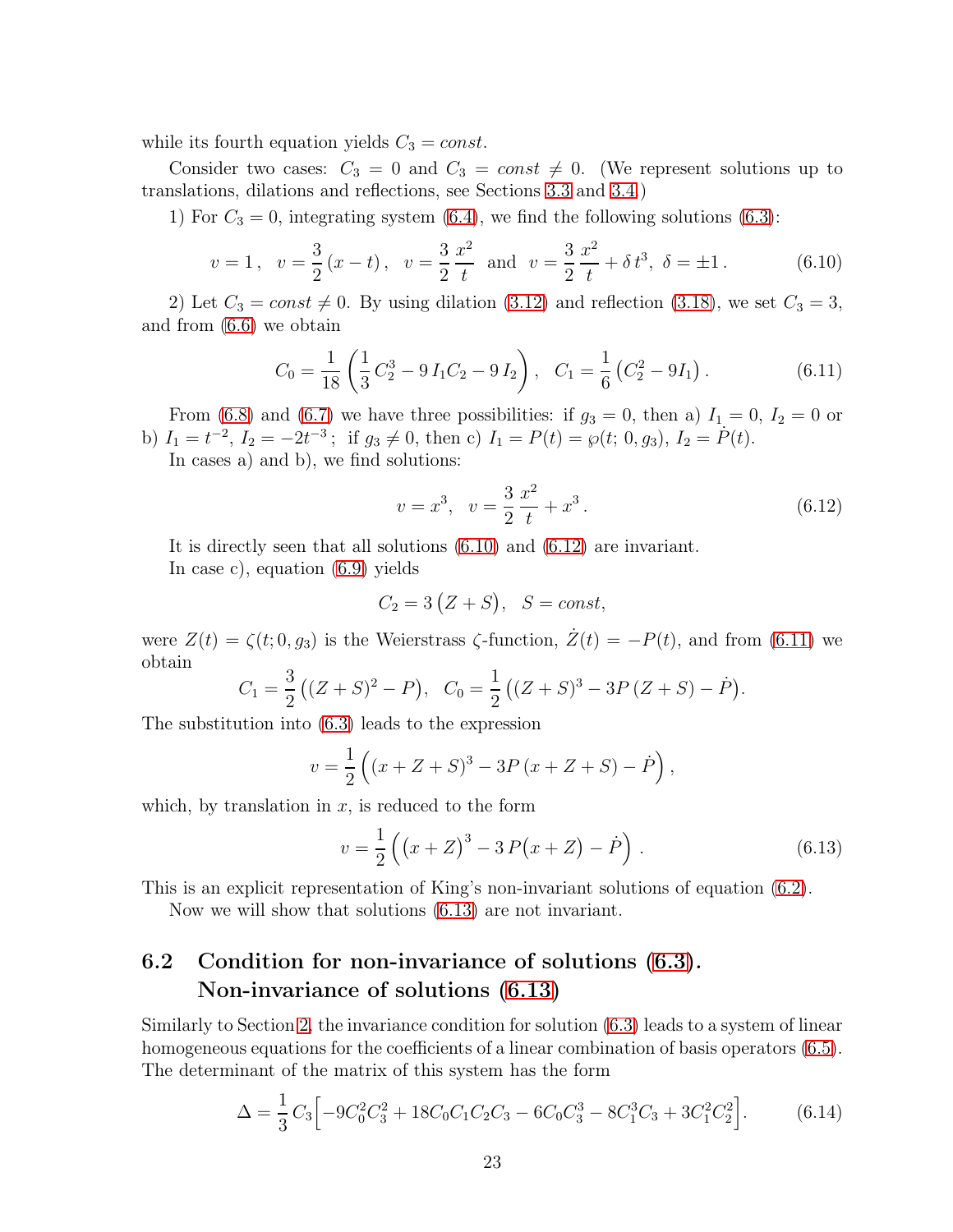It is verified that  $\Delta$  is the first integral of system [\(6.4\)](#page-21-0).

The condition  $\Delta \neq 0$  is sufficient for the non-invariance of solution [\(6.3\)](#page-21-1). In the case of  $(6.13)$ , we have

$$
C_0 = \frac{1}{2}(Z^3 - 3PZ - \dot{P}), \quad C_1 = \frac{3}{2}(Z^2 - P), \quad C_2 = 3Z, \quad C_3 = 3.
$$

Substitution in [\(6.14\)](#page-22-4) yields  $\Delta = \frac{81}{4} g_3 \neq 0$ , so solutions [\(6.13\)](#page-22-3) are non-invariant.

For invariant solutions [\(6.10\)](#page-22-0) and [\(6.12\)](#page-22-1), we have  $\Delta = 0$ .

#### 6.3 Remark on solutions [\(6.13\)](#page-22-3)

The explicit formula allows one to study solutions [\(6.13\)](#page-22-3) in the similar way as it was done in Section [5](#page-15-0) for solutions [\(3.13\)](#page-9-1). We do not present a detailed study here, confining ourselves to a remark about the roots of the cubic polynomial on the right-hand side of [\(6.13\)](#page-22-3).

Putting  $y = x + Z(t)$ , we rewrite this cubic polynomial in the form

<span id="page-23-0"></span>
$$
y^3 + py + q, \quad p = -3P, \quad q = -\dot{P}.
$$
\n(6.15)

Its discriminant is

$$
D = -4p^3 - 27q^2 = 27g_3,
$$

see, for example, [\[14\]](#page-25-13). Consequently, the number of real roots of polynomial [\(6.15\)](#page-23-0) is determined by the sign of the invariant  $g_3$ : for  $g_3 < 0$  ( $D < 0$ ), the polynomial has one real root, and for  $g_3 > 0$   $(D > 0)$ , it has three real roots.

Solution [\(6.13\)](#page-22-3) is defined for any  $x \in \mathbb{R}$  and  $t \in (0, \tau)$ , where  $\tau$  is the period of the function  $P(t)$ . It vanishes for values  $x = \sigma_i(t)$ ,  $i = 1, ..., k$ , that correspond to real roots of polynomial [\(6.15\)](#page-23-0) ( $k = 1$  for  $g_3 < 0$  and  $k = 3$  for  $g_3 > 0$ ). The corresponding solution  $u(x,t) = (v(x,t))^{-2/3}$  of equation [\(6.1\)](#page-20-3) is defined for any  $t \in (0, \tau)$  and for any  $x \in \mathbb{R}$ except for the points  $x = \sigma_i(t)$ , at which it tends to infinity.

## 7 Final remarks

In this paper, all solutions to equation  $(1.3)$  that have the form  $(1.4)$ ,  $(1.7)$  are found; in particular, explicit formulas for non-invariant solutions are obtained. Explicit representations are also given for non-invariant solutions constructed in [\[13\]](#page-25-2) to equations [\(4.1\)](#page-11-1) and [\(6.1\)](#page-20-3).

In connection with the results obtained, a number of questions arise, for example, concerning the properties of the found solutions or the properties of nonlinear systems describing dynamics of solutions on invariant subspaces. Recall, for instance, the amazing properties of system [\(1.8\)](#page-1-2) established above: despite the rather high order of this system, all its phase trajectories are planar curves, moreover, the system itself is radically simplified on differentiation. (Compare with [\[7\]](#page-25-14), where ODEs linearizable on differentiation were discussed.)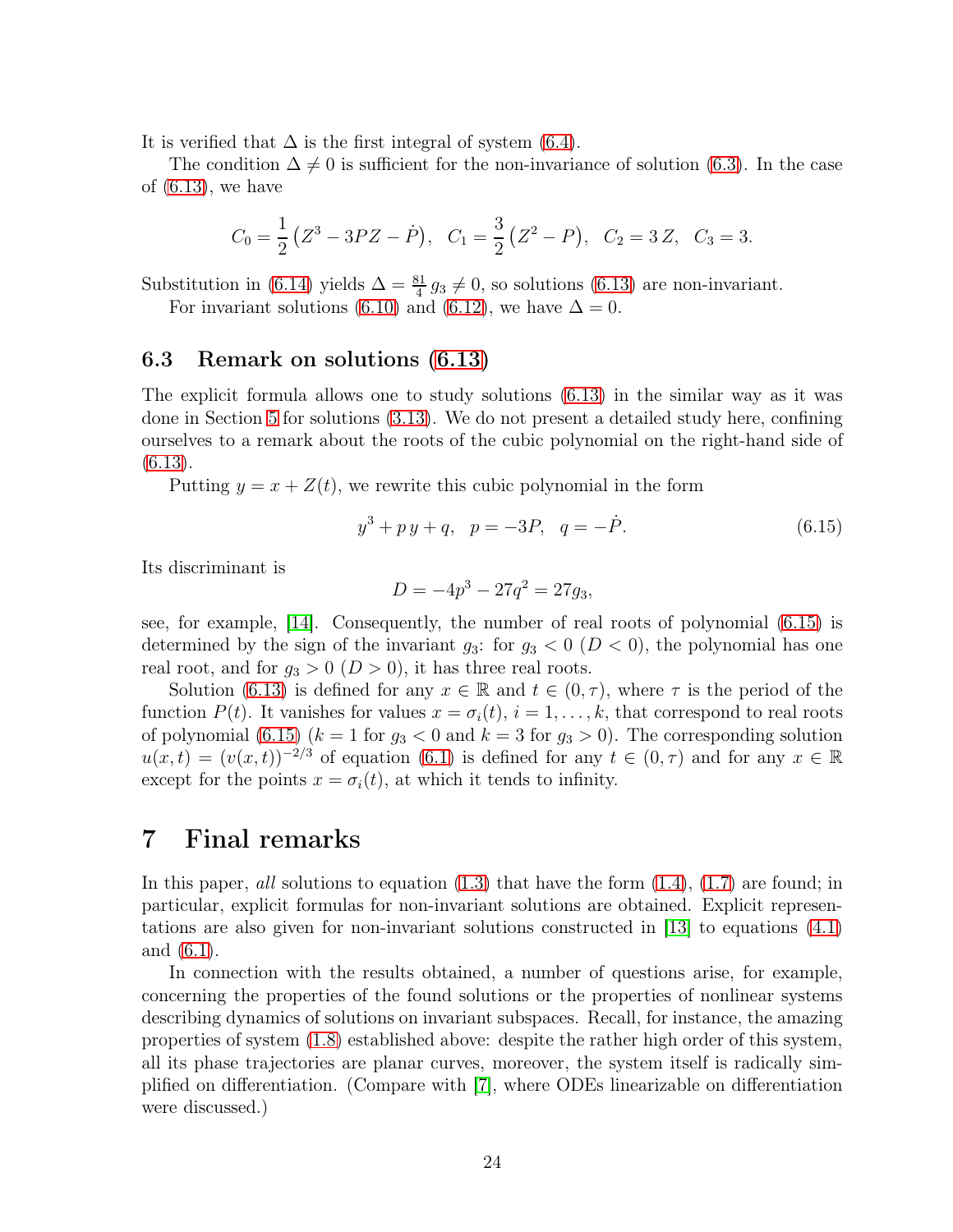In conclusion, we give two more examples related to equations [\(1.3\)](#page-1-0) and [\(1.5\)](#page-1-1).

1) Adding a source or sink of a special type to the right-hand side of equation [\(1.3\)](#page-1-0), yields the equation

$$
u_t = (u^{-4/3} u_x)_x + \frac{3}{4} \delta u^{-1/3}, \quad \delta = \pm 1, \tag{7.1}
$$

which, by substitution [\(1.4\)](#page-1-5),  $u = v^{-3/4}$ , is reduced to the quadratic form

<span id="page-24-4"></span>
$$
v_t = v v_2 - \frac{3}{4} v_1^2 - \delta v^2 \equiv F[v]. \tag{7.2}
$$

It was established in [\[8\]](#page-25-3) that the operator  $F[v]$  possesses a maximal (five-dimensional) non-polynomial invariant subspace: for  $\delta = 1$  – exponential,  $W_5^+ = \mathcal{L}{1, e^x, e^{-x}, e^{2x}, e^{-2x}}$ , and for  $\delta = -1$  – trigonometric,  $W_5^- = \mathcal{L}{1, \cos x, \sin x, \cos 2x, \sin 2x}.$ 

Equation [\(7.2\)](#page-24-4) is related to equation [\(1.5\)](#page-1-1) (written for t,  $\bar{x}$ ,  $\bar{v}$ ) by changes of variables:  $\bar{x} = \pm e^x$ ,  $\bar{v} = e^{2x}v$  for  $\delta = 1$ , or  $\bar{x} = 2 \tan(x/2)$ ,  $\bar{v} = \cos^{-4}(x/2)v$  for  $\delta = -1$ . Note that these transformations also connect the invariant subspaces  $W_5^+$  and  $W_5^-$  with polynomial subspace [\(1.6\)](#page-1-6) and, thus, solutions to equations [\(7.2\)](#page-24-4) on these subspaces can be obtained from solutions of equation [\(1.5\)](#page-1-1) on subspace [\(1.6\)](#page-1-6) found in Sections [3.3](#page-6-1) and [3.4.](#page-10-0)

2) Along with equation [\(1.5\)](#page-1-1),  $v_t = F[v]$ , one can consider the wave equation  $v_{tt} = F[v]$ with the same operator  $F$  in the right-hand side. This equation also possesses fivedimensional polynomial invariant subspace [\(1.6\)](#page-1-6), as well as five-dimensional symmetry algebra. In this case, it is also possible to consider solutions of the form [\(1.7\)](#page-1-3), but the order of the corresponding dynamical system will double.

Similarly, one can consider the hyperbolic analogues of equations [\(4.2\)](#page-11-2) and [\(6.2\)](#page-20-2).

## 8 Acknowledgements

The author thanks E.V. Ferapontov, V.A. Galaktionov and S.A. Gutnik for clarifying discussions and useful remarks.

## <span id="page-24-1"></span>References

- [1] N.I. Akhiezer, Elements of the theory of elliptic functions, Translated from the second Russian edition by H. H. McFaden. Translations of Mathematical Monographs, 79. American Mathematical Society, Providence, RI (1990).
- <span id="page-24-2"></span>[2] G.I. Barenblatt, On some unsteady motions of a liquid and a gas in a porous medium, Prikl. Mat. Mekh. 16 (1952) 67–78.
- <span id="page-24-3"></span>[3] G.I. Barenblatt and Ya.B. Zel'dovich, On dipole-type solutions in problems of nonstationary filtration of gas under polytropic regime, Prikl. Mat. Mekh. 21 (1957) 718–720.
- <span id="page-24-0"></span>[4] J. Crank, *The Mathematics of Diffusion*, Oxford (1956).